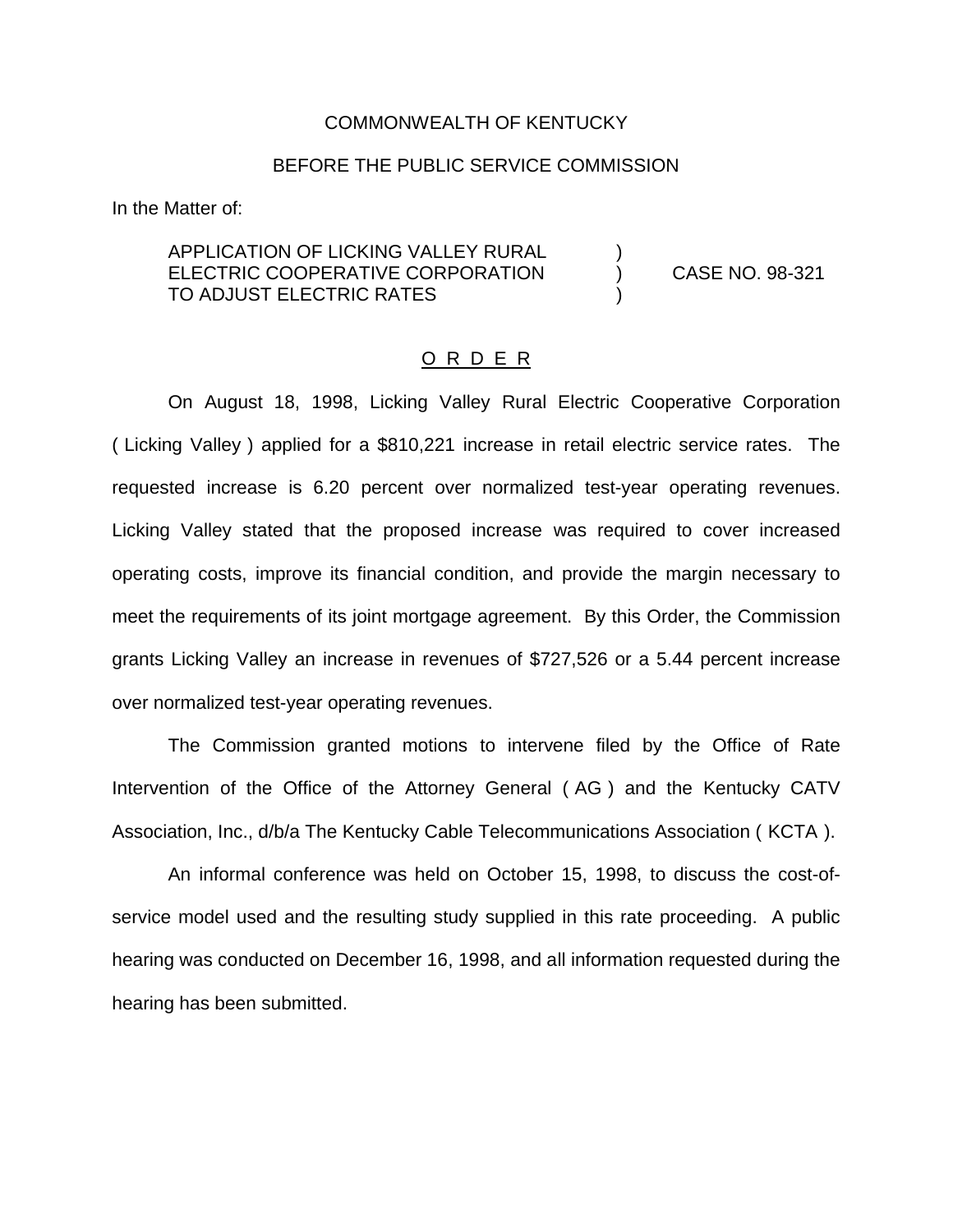#### COMMENTARY

Licking Valley is a consumer-owned rural electric cooperative corporation, organized under KRS Chapter 279, engaged in the distribution and sale of electric energy to approximately 21,193 member-consumers in the Kentucky counties of Breathitt, Elliott, Lee, Magoffin, Menifee, Morgan, and Wolfe. Licking Valley has no electric generating facilities and purchases its total power requirements from the East Kentucky Power Cooperative, Inc. ( East Kentucky ).

### TEST PERIOD

Licking Valley proposed and the Commission has accepted the 12-month period ending March 31, 1998 as the test period for determining the reasonableness of the proposed rates. In utilizing the historical test year, the Commission has considered appropriate known and measurable changes.

### VALUATION

Licking Valley proposed a net investment rate base of \$24,695,039 based on the test-year-end value of plant in service, the 13-month average for materials and supplies and prepayments, and excluding the adjusted accumulated depreciation and the testyear-end level of customer advances for construction. Licking Valley also proposed to include working capital based on one-eighth of adjusted operating expenses, exclusive of purchased power, depreciation, taxes, and other deductions. The Commission concurs with this proposal with the exception that working capital has been adjusted to reflect the pro forma adjustments to operating expenses found reasonable herein.

Based on these adjustments, Licking Valley s net investment rate base for ratemaking purposes is as follows:

-2-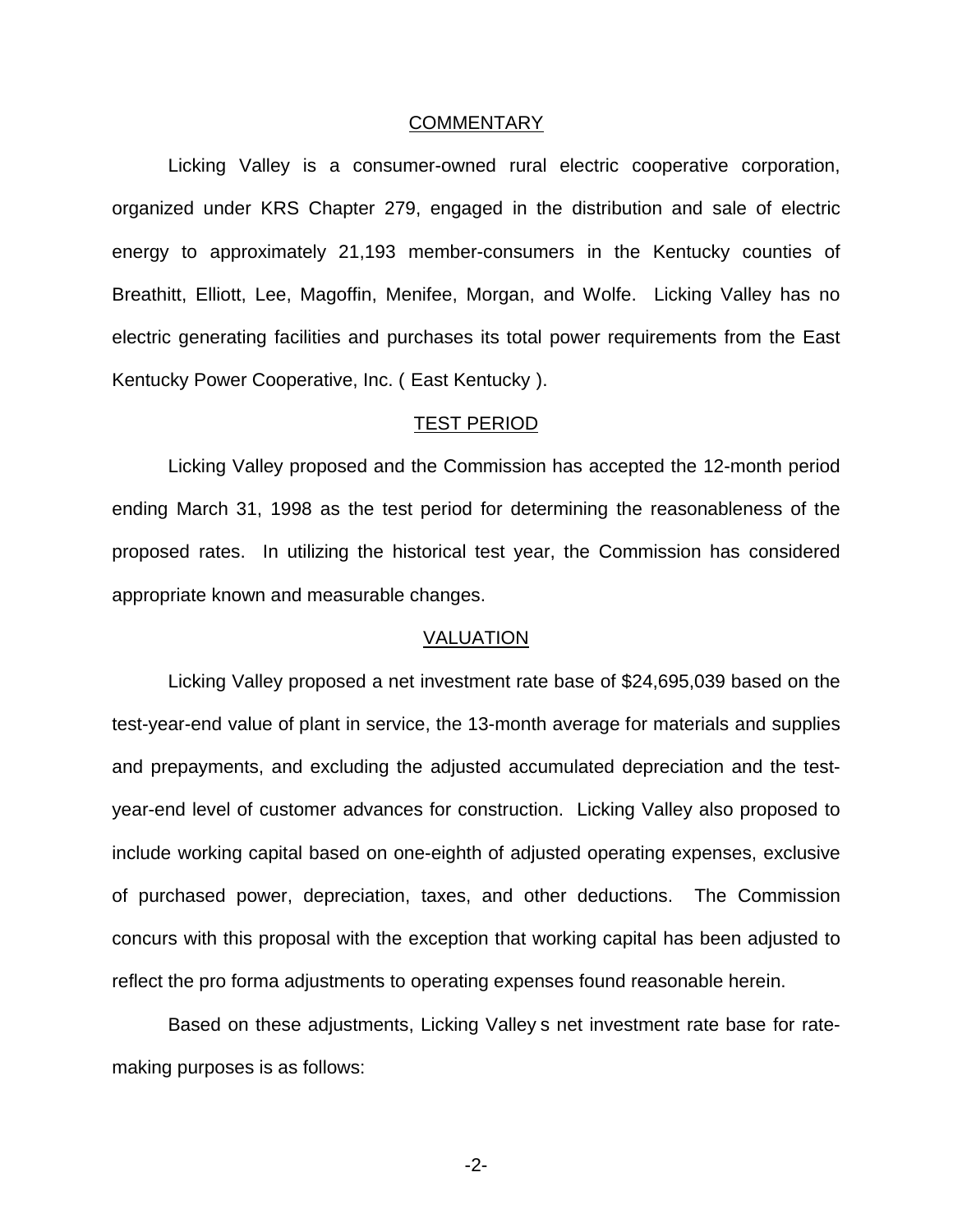| <b>Utility Plant in Service</b><br><b>Construction Work in Progress</b> | \$30,633,866<br>323,318 |
|-------------------------------------------------------------------------|-------------------------|
| <b>Total Utility Plant</b>                                              | \$30,957,184            |
| ADD:                                                                    |                         |
| <b>Materials and Supplies</b>                                           | \$<br>335,090           |
| Prepayments                                                             | 223,000                 |
| <b>Working Capital</b>                                                  | 379,097                 |
| Subtotal                                                                | \$<br>937,187           |
| DEDUCT:                                                                 |                         |
| <b>Accumulated Depreciation</b>                                         | \$7,133,748             |
| <b>Customer Advances for Construction</b>                               | 319,706                 |
| Subtotal                                                                | \$7,453,454             |
| <b>NET INVESTMENT RATE BASE</b>                                         |                         |

#### Capital Structure

The Commission finds that Licking Valley s capital structure at test-year-end for rate-making purposes was \$26,301,907. This capital structure consisted of \$10,075,743 in equity and \$16,226,164 in long-term debt. The Commission has excluded generation and transmission capital credits ( GTCCs ) in the amount of \$2,502,416.

#### REVENUES AND EXPENSES

Licking Valley proposed several adjustments to revenues and expenses to reflect current and expected operating conditions. The Commission finds the proposed adjustments are generally proper and acceptable for rate-making purposes, with the following modifications:

#### Customer Growth Adjustment

The AG proposed a \$44,897 increase in revenue to compensate for Licking Valley s customer growth. The AG s witness testified that Licking Valley had experienced significant growth in the number of customers it serves in recent years, but

-3-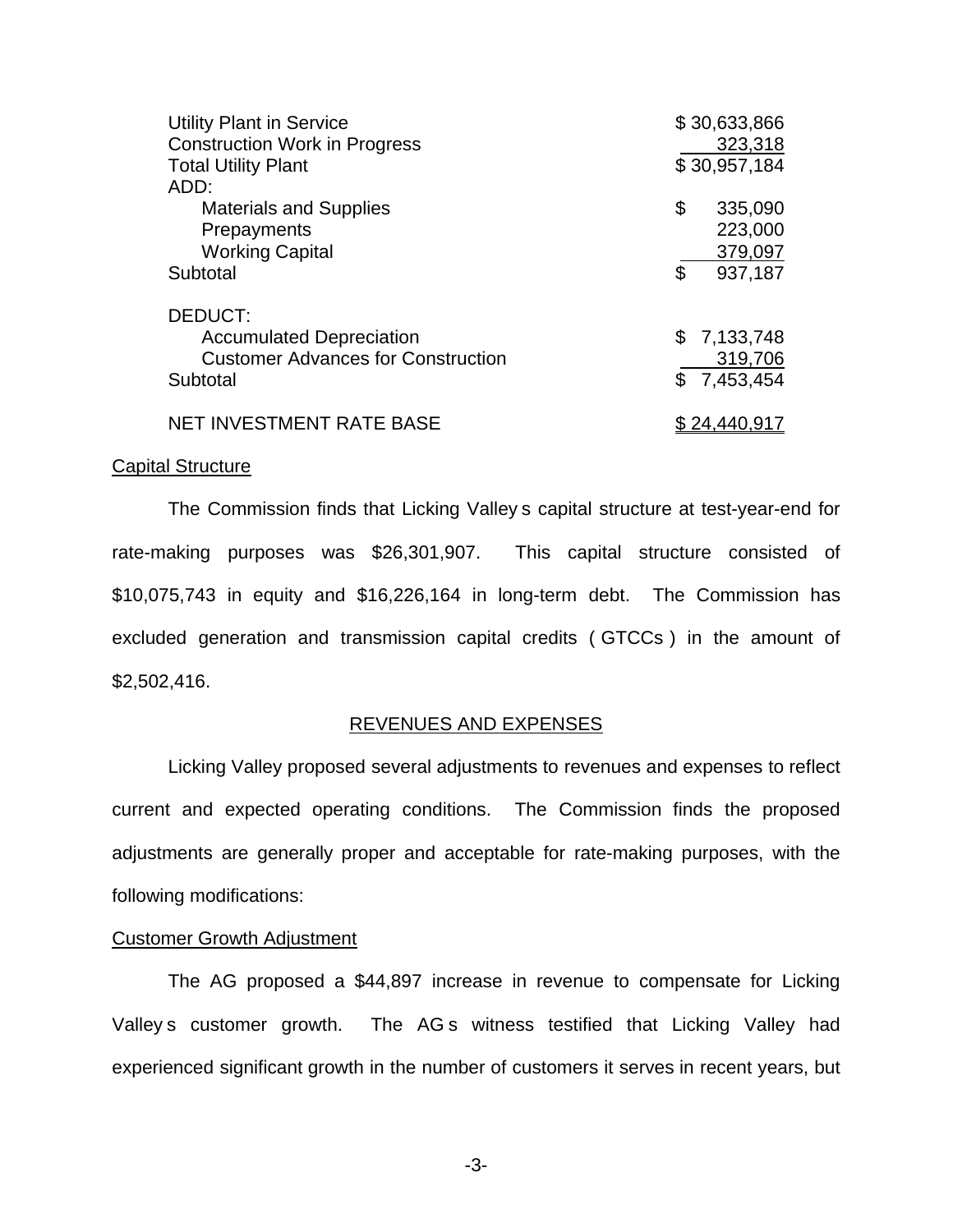had failed to include an end of test year adjustment. The AG proposed an adjustment based on the average number of customers for each rate class for the test year and the three previous years. In previous electric cooperative rate cases, the Commission has found that a customer growth adjustment based on the last month of the test year is more reasonable. Using the test-year-end number of customers, Licking Valley s test year revenue would be increased by \$72,996 to compensate for customer growth. The AG agreed with the use of test-year-end customers and, therefore, the Commission will adopt this adjustment.<sup>1</sup>

### Labor and Labor-Related Costs

Licking Valley proposed adjustments to increase the test-year operating expenses by \$30,767 for labor and labor-related costs. The adjustment consisted of increases to wages and salaries, payroll taxes, and post-retirement benefits.

Wages and Salaries. In its application, Licking Valley proposed an adjustment to normalize total wages and salaries in the amount of \$35,042, of which \$11,915 was capitalized and \$23,127 was expensed. Full-time employees were assumed to work 2,088 hours. Part-time employees were assumed to work the number of hours actually worked during the test year. Employees terminated during the test year were excluded from the calculations. The test-year actual overtime hours were included at 1.5 times the test-year-end wage rates.

The Commission finds most of Licking Valley s assumptions to be reasonable, except in three specific areas. First, rather than using 2,088 hours, the Commission

 $<sup>1</sup>$  AG s Response to the Commission s November 13, 1998 Order, Item Nos. 1</sup> and 2.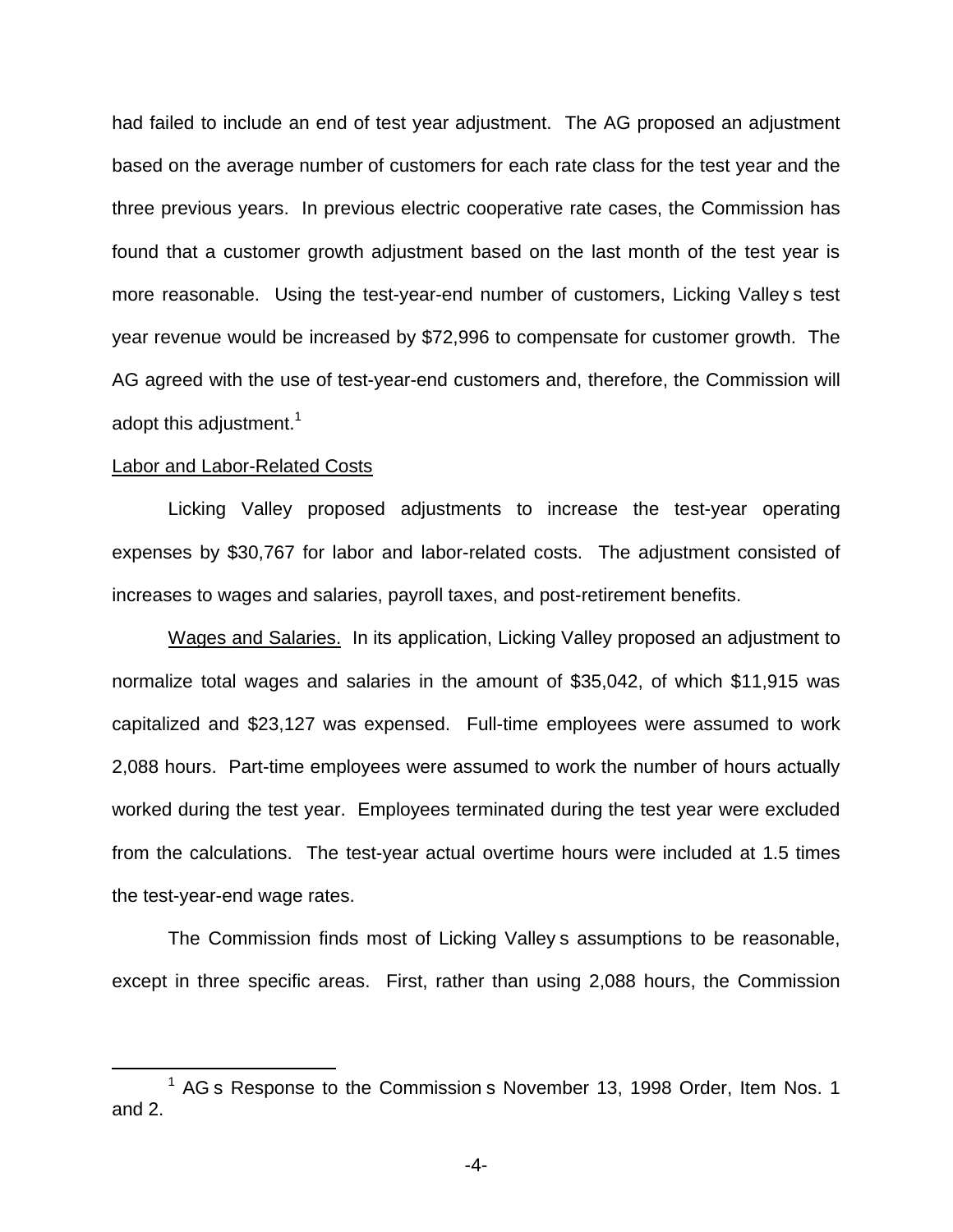used 2,080 because this reflects the normal hours in a standard work year. $2$  Second, the Commission excluded the bonuses and a vacation payout made to three salaried employees from test-year expenses when determining the wage and salary adjustment because these payments were of a non-recurring nature.<sup>3</sup> Finally, overtime hours worked in conjunction with a February 1998 snow storm were removed from the testyear-end level of overtime hours. This adjustment is necessary in order to establish a reasonable, on-going level of overtime to be recognized in rates.

Recalculating the adjustment based on these three changes results in a decrease in wages and salaries of \$77,024. After applying the test-year capitalization rate of 34 percent, the Commission finds that an adjustment to decrease the expense by \$50,836 is reasonable.

Payroll Taxes. Licking Valley proposed to increase its payroll taxes<sup>4</sup> by \$4,225, based on the proposed normalized wages and salaries and reflecting an increase in the Federal Insurance Contribution Act ( FICA ) base wage limit from \$65,400 to \$68,400. Of this amount, \$1,099 was capitalized and \$3,126 was expensed.

 $2$  8 hours per day X 5 days a week X 52 weeks = 2,080 hours.

 $3$  Response to the Commission s September 2, 1998 Order, Item 3 and Response to the Commission s October 1, 1998 Order, Item 1. The vacation payout was a one-time payment for vacation time not taken due to extra work required due to the absence of an Office Manager at Licking Valley. One bonus was awarded to a salaried employee who was also performing additional duties normally performed by the Office Manager. The other bonus was awarded to a salaried employee in recognition of extra work performed during the February 1998 snow storm, and was identified as a one-time payment.

<sup>4</sup> Payroll taxes include FICA, Medicare, and Federal and State Unemployment.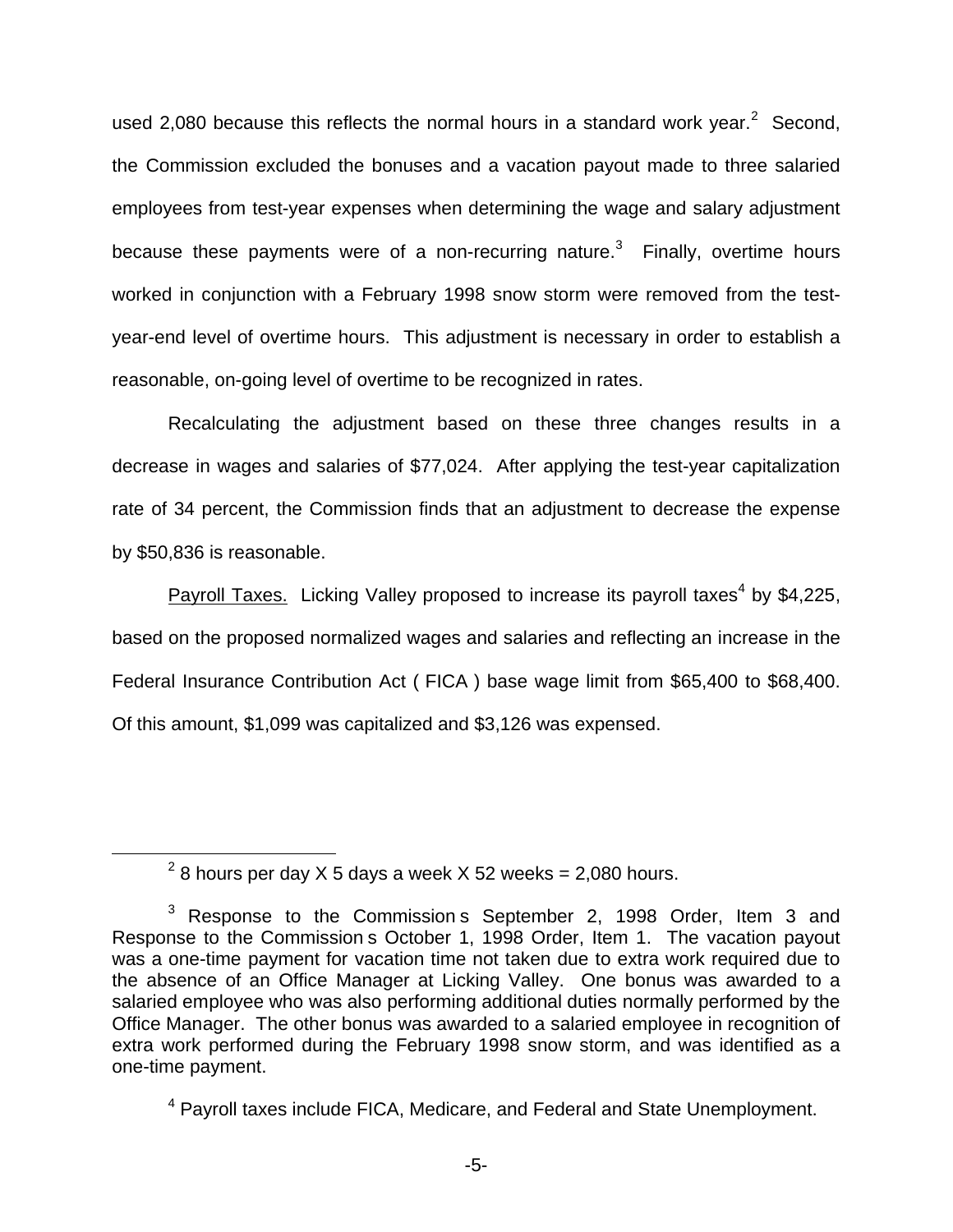The Commission has recalculated this adjustment, based on the level of normalized wages and salaries found reasonable and using the FICA base wage limit of \$68,400. This results in a reduction in payroll taxes of \$8,203. After applying the testyear capitalization rate, the reduction in payroll tax expense would be \$6,070.

The Commission is also reducing the payroll tax expense by \$704, related to FICA tax expense on life insurance coverage provided by Licking Valley to its employees. This adjustment is discussed in detail later in this Order. Therefore, the Commission will reduce operating expenses by \$6,774.

Post-Retirement Benefits. Licking Valley proposed an increase in its annual accrual for post-retirement benefits of \$6,638. Of this amount, \$2,124 was capitalized and \$4,514 was expensed. Licking Valley determined the level of increase by applying the percentage increase in its medical and life insurance cost between 1997 and 1998 to the annual accrual.

Licking Valley accounts for its post-retirement benefits in accordance with the requirements of Statement of Financial Accounting Standards No. 106, which it adopted in 1994. Licking Valley originally determined its annual accrual to be \$77,880 and has continued to use this accrual without a recalculation. In response to a Commission Order,<sup>5</sup> Licking Valley recalculated its annual accrual as of test-year-end. This recalculation indicated that the annual accrual should have been \$96,900, an increase of \$19,020 over the test year accrual. Licking Valley indicated that it would be more accurate to use the recalculated annual accrual in this rate proceeding.<sup>6</sup>

<sup>5</sup> Response to the Commission s September 2, 1998 Order, Item 11.

 $6$  Transcript of Evidence (T.E.), December 16, 1998, at 40 41.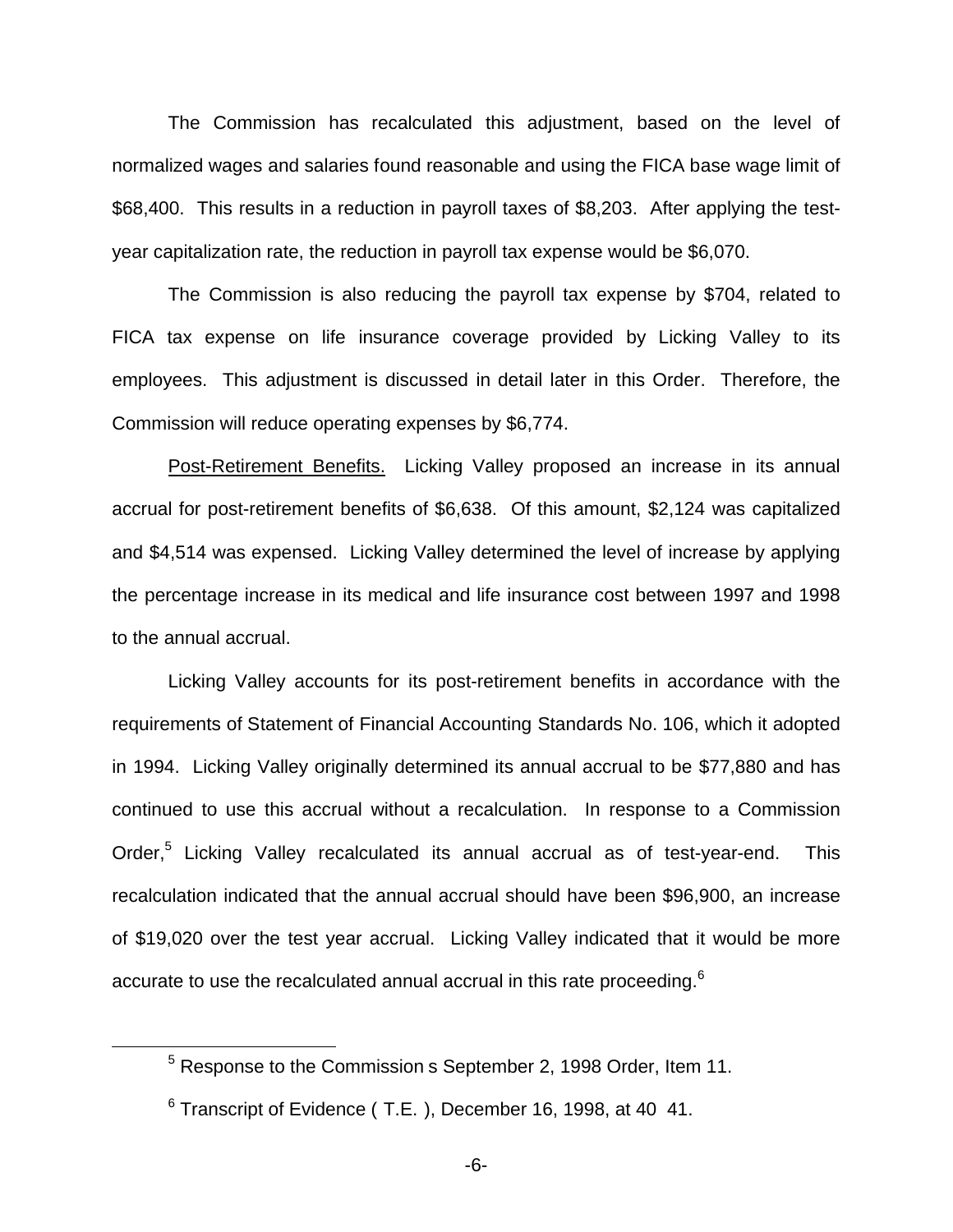The Commission agrees with Licking Valley that the recalculated annual accrual should be the amount recognized in the adjustment to this operating expense. After applying the test-year capitalization rate to the \$19,020 increase, the Commission will include an adjustment to increase the expense by \$12,934.

Employee Life Insurance. Licking Valley provides its employees with \$80,000 of life insurance coverage at no cost to its employees. Licking Valley has not performed any analyses or surveyed other cooperatives in order to determine that \$80,000 was an appropriate level of life insurance coverage. While Licking Valley has provided this benefit to employees for at least 25 years, and at this level since 1992, it has not performed any formal compensation studies to support the practice.

While the Commission does not view the provision of life insurance coverage for a utility s employees unfavorably, we are concerned about Licking Valley s current practice. Under current federal law, the cost for insurance coverage in excess of \$50,000 constitutes wages subject to FICA taxes.<sup>7</sup> Once the \$50,000 coverage level is reached, Licking Valley incurs additional employer-share FICA tax expense. To include the expenses associated with employee life insurance coverage in excess of \$50,000, utilities must clearly demonstrate the need for this additional compensation. Licking Valley has not done so. Therefore, the Commission has limited test-year life insurance premium expense to the cost to provide each Licking Valley employee with \$50,000 of coverage. This results in a reduction in operating expenses of \$4,150. A corresponding reduction has also been made to test-year FICA tax expense, based upon the additional income provided to the employee as determined by Internal Revenue Service tables.

 $7$  26 U.S.C § 79 (1992).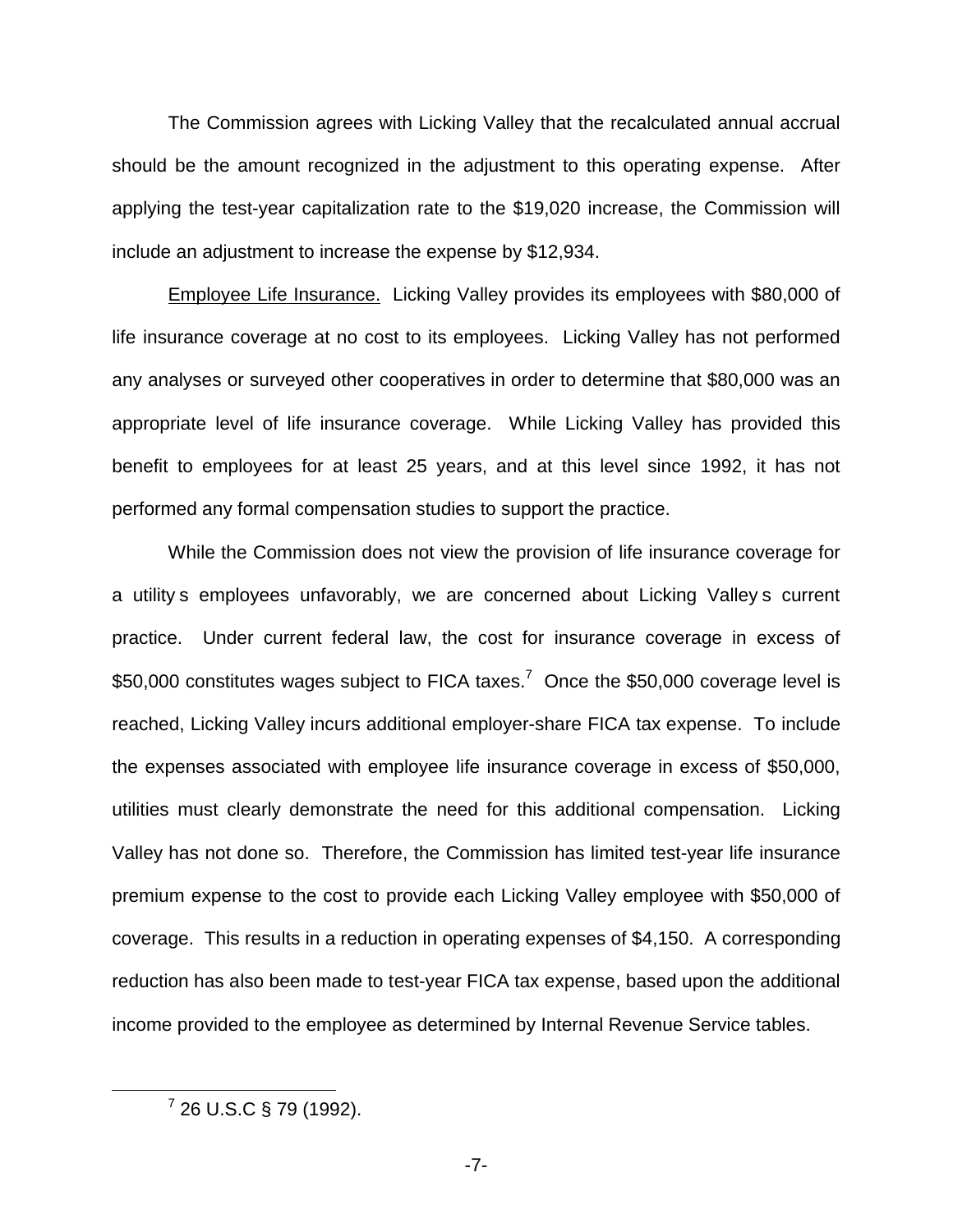### PSC Assessment

Licking Valley proposed an increase in its PSC Assessment of \$2,006 to reflect the effects of its normalization of revenues and purchased power expense, as well as the impact of its proposed revenue increase. Licking Valley followed the methodology normally used to determine the assessable revenues and applied the PSC Assessment rate in effect for 1998. However, Licking Valley s revenue figure did not agree with its total adjusted revenues and the purchased power figure did not recognize Licking Valley s proposed normalization adjustments.

The Commission has recalculated the adjustment to reflect the normalization of revenue and purchased power found reasonable in this Order and applied the current PSC Assessment rate. This calculation results in an increase in the PSC Assessment of \$3,921. The Commission has also determined the impact of the revenue increase granted herein and provided for an additional PSC Assessment expense of \$1,330. Finally, in accordance with the Uniform System of Accounts, the Commission has reclassified the expense, recording it in Account No. 408 Taxes Other Than Income Taxes, rather than in Account No. 928 Regulatory Commission Expense.<sup>8</sup>

#### Rate Case Expense

Licking Valley estimated its rate case expense at \$33,000. It proposed to recover this expense through a three-year amortization. This estimate did not include in-house labor. Throughout this proceeding, Licking Valley has been providing updates of the actual expenses incurred in presenting this rate case. As of the November 28,

 $8$  The reclassification will impact the calculation of the working capital included in Licking Valley s net investment rate base.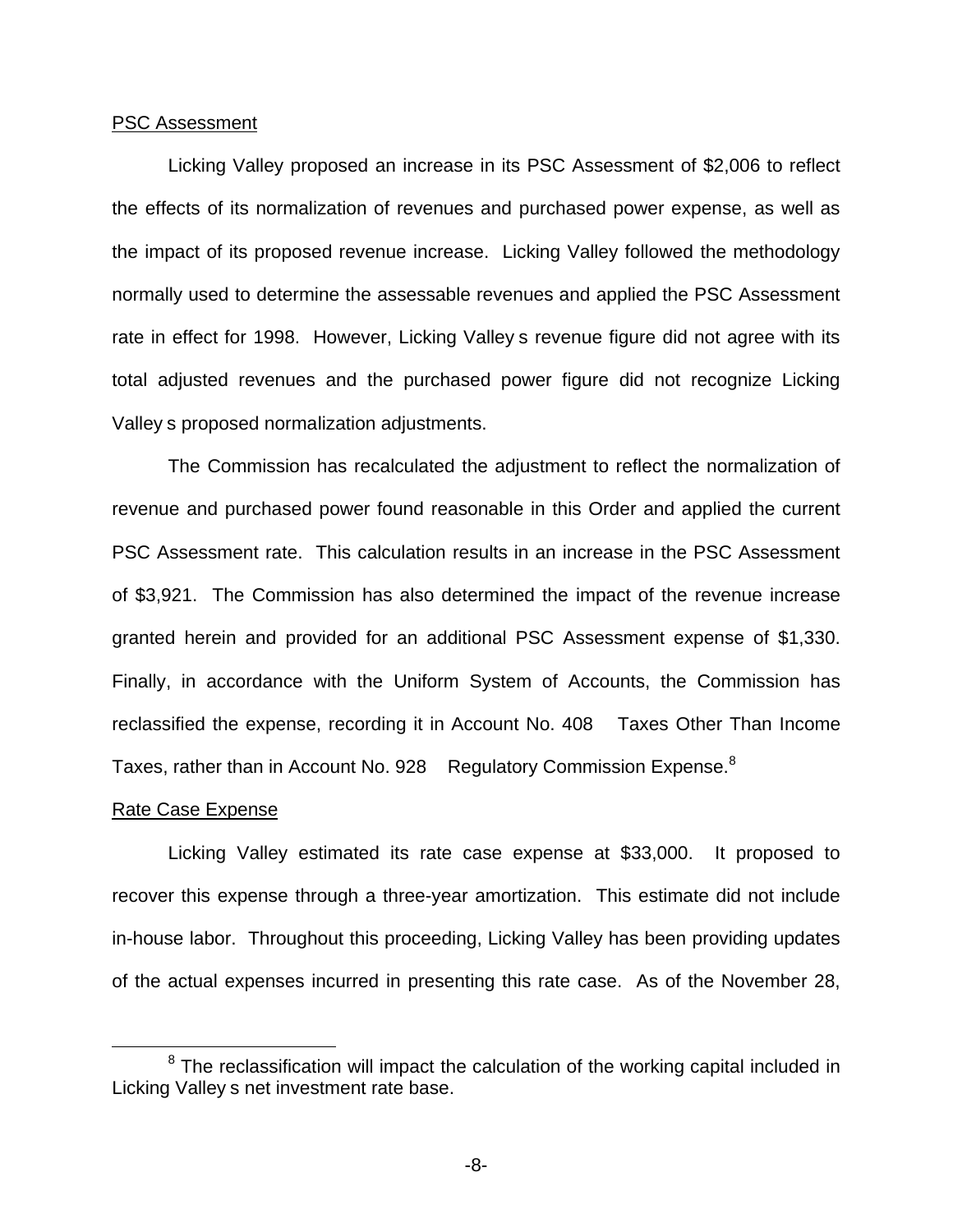1998 update, Licking Valley has expended \$20,058 for this rate case. The Commission finds that a three-year amortization of these expenses is reasonable and will allow an increase in operating expense of \$6,686 to reflect the first year of the amortization.

#### Advertising Expenses

Licking Valley proposed a reduction of \$820 in advertising expenses related to promotional and institutional advertising. During the proceeding, an additional \$2,852 in advertising expenses were examined because the advertisements appeared to be of an institutional or political nature. $9$  Licking Valley agreed that the majority of the questioned advertisements were of an institutional or political nature and should be excluded for rate-making purposes. However, Licking Valley noted that a portion of some of the advertisements included its telephone number for reporting outages and contained its office hours. Licking Valley contended that a portion of the advertisement expense related to providing this information to consumers should be included for rate-making purposes.

The AG disagreed with Licking Valley, arguing that if consumers needed to report outages, the telephone book listing would be consulted rather than a newspaper or magazine advertisement. The AG contended that these advertisements in total provided no benefit to the consumer and the \$2,852 expense should be excluded for rate-making purposes.<sup>10</sup>

The Commission agrees with the AG. The inclusion of Licking Valley s telephone number or office hours on promotional, institutional, or political advertising does not

<sup>&</sup>lt;sup>9</sup> Response to the Commission s October 1, 1998 Order, Item 18.

<sup>&</sup>lt;sup>10</sup> Brown Kinloch Direct Testimony at 16-17.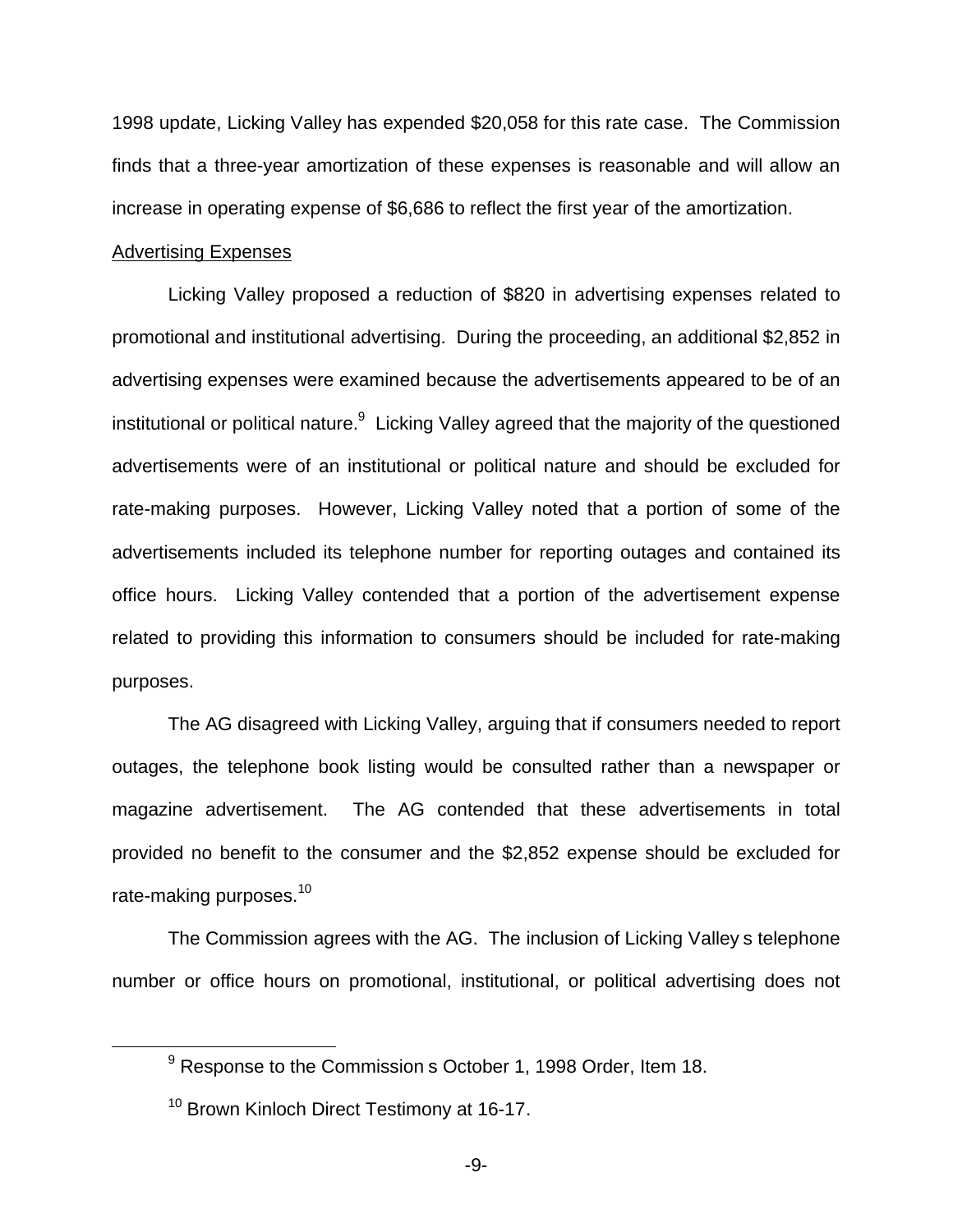change the nature of the advertisement. This information is readily available from other sources, and its inclusion on these advertisements does not benefit Licking Valley s consumers. Therefore, the Commission has reduced advertising expenses by a total of \$3,672.

### Miscellaneous Expenses

Licking Valley proposed a reduction of \$1,732 in miscellaneous expenses for the cost of flowers for employees and an employee cookout. The Commission has reviewed the proposed adjustment and accepts it. The AG proposed a further reduction of \$3,752 in miscellaneous expenses relating to the payment of dues to Touchstone Energy, the awarding of scholarships at the annual meeting, and payments made to Licking Valley s directors nominating committee.<sup>11</sup> The AG contended that Touchstone Energy is an attempt by rural cooperatives to develop a national brand identity for marketing purposes if electric utilities are deregulated in the future. As such, the expense is not necessary for the provision of electric service to consumers today, and should be disallowed. The AG also noted that the Commission has traditionally excluded scholarships and nominating committee expenses, and argued that the Commission should do so in this proceeding.

Licking Valley has agreed that the dues paid to Touchstone Energy and the scholarships should not be included for rate-making purposes.<sup>12</sup> Concerning the payments to the nominating committee, the Commission has concluded in other

 $11$  Id. at 15. The AG did not acknowledge in his testimony that Licking Valley had already removed flowers for employees and the employee cookout.

 $12$  Response to the Commission s September 2, 1998 Order, Items 13 and 14.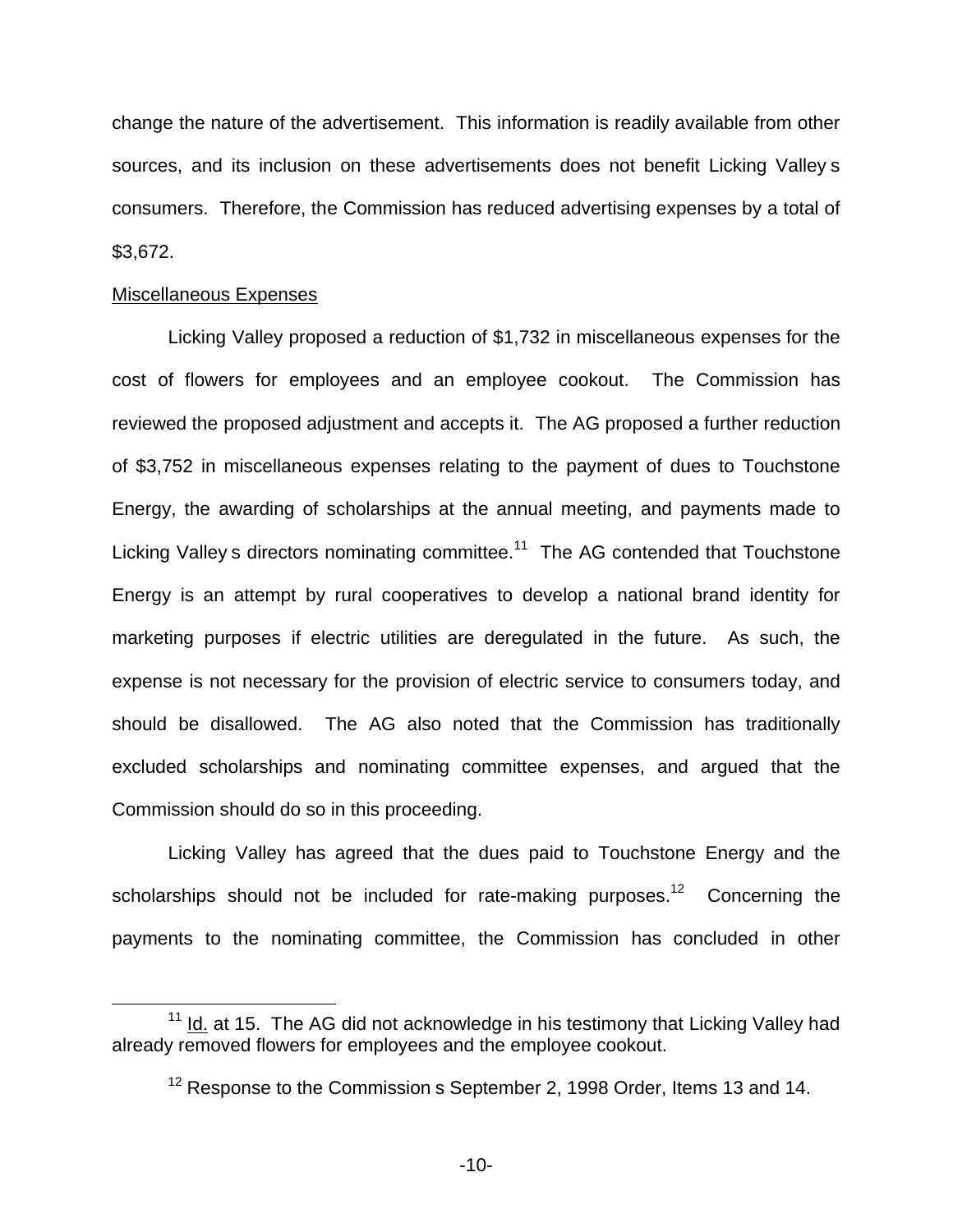cooperative rate proceedings that such payments are not consistent with the cooperative spirit and shared responsibility which non-profit cooperatives embody. While Licking Valley has stated that the nominating committee is required by its bylaws, it has offered no other evidence to support the practice. In addition, this payment is not of a recurring nature since Licking Valley elects all its directors in the same year, for three year terms. The Commission agrees with the AG and will exclude the payments to the nominating committee. Therefore, miscellaneous expenses have been reduced by a total of \$5,483.

#### Federal Emergency Management Agency ( FEMA ) Adjustment

During February 1998, Licking Valley experienced a severe snow storm throughout its service territory. FEMA declared the counties in the service territory to be disaster areas and eligible for emergency funds. Licking Valley estimated that it would receive \$208,102 from FEMA as reimbursement for storm-related expenses. Licking Valley proposed to recognize the FEMA reimbursement as a reduction to its operating expenses.

During the test year, Licking Valley s hourly employees earned 4,111 hours of overtime associated with the February 1998 storm.<sup>13</sup> Licking Valley included the cost of these overtime hours in its FEMA reimbursement request. As noted previously in this Order, the Commission s normalization of wages and salaries did not include the effects of these overtime hours. Because of this exclusion, it is appropriate to adjust the estimated FEMA reimbursement by the overtime expense related to the February 1998 storm.

 $13$  Id., Item 5, page 3 of 3.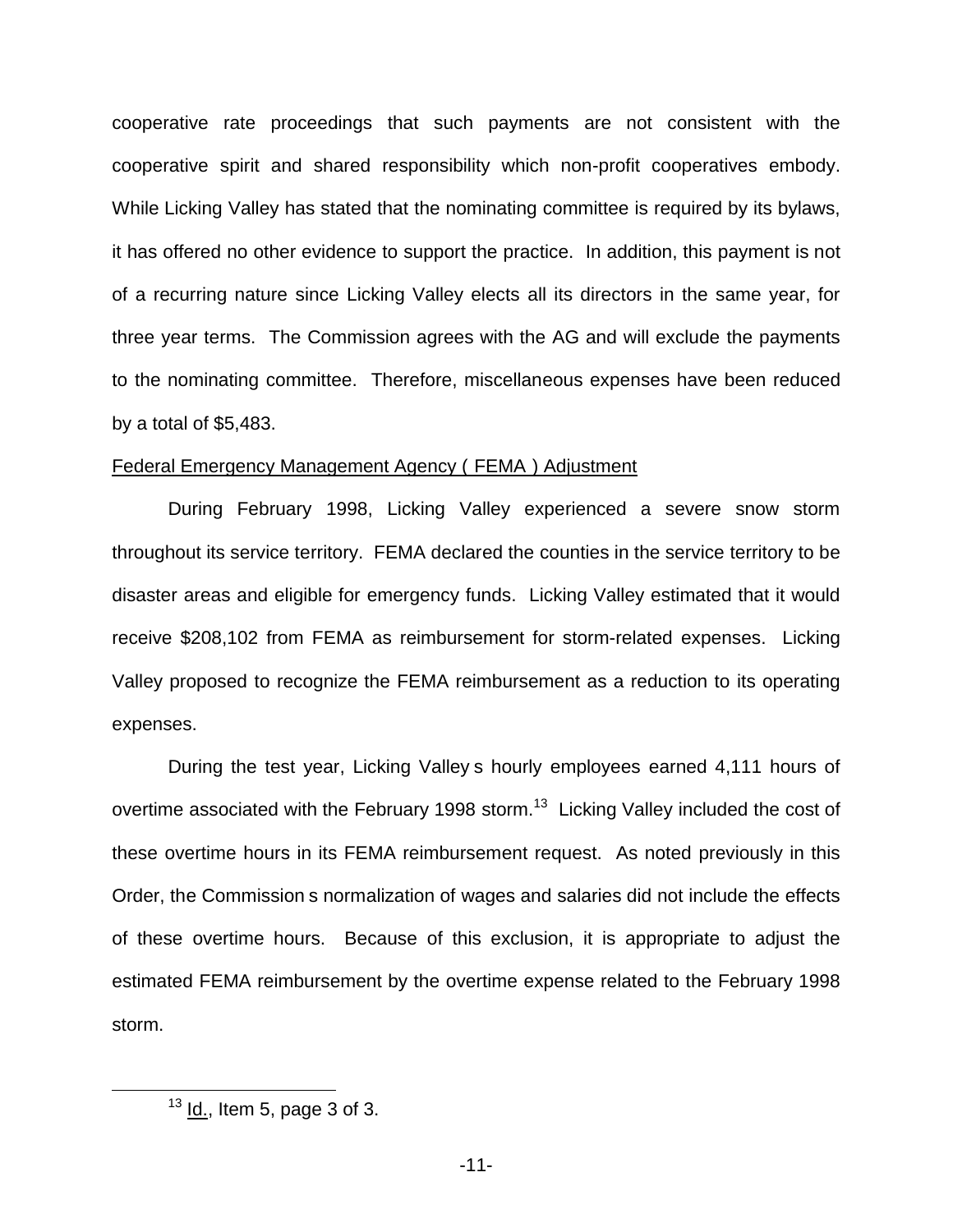Using the appropriate hourly wage rates, the Commission has determined that these overtime hours reflect a cost of \$95,683, with a corresponding payroll tax impact of \$7,320. After applying the appropriate test-year capitalization rates, the overtime expense would be \$63,151 and the related payroll tax expense would be \$5,417. Therefore, the Commission will recognize an operating expense reduction of \$139,534, which reflects Licking Valley s estimated FEMA expense reimbursement net of the overtime and payroll tax expense previously excluded.

#### Professional Services Expense

These expenses include legal and accounting services provided to Licking Valley.

Legal Expenses. During the test year, Licking Valley incurred expenses to send its attorney to cooperative association seminars and annual meetings, provided a subscription to an industry publication, and paid a Christmas gift. Licking Valley acknowledged that the Christmas gift should not be included for rate-making purposes. However, Licking Valley contends that the seminars, annual meetings, and industry publication provide its attorney with electric industry information and allow for discussion of legal issues unique to the electric industry. The Commission finds no evidence that these expenses are either reasonable or consistent with normal business practice. The Commission has excluded these expenses for rate-making purposes.

Licking Valley also paid an attorney to serve as provost for its 1998 annual meeting. Under Licking Valley s bylaws, the provost supervises the directors election in conjunction with the annual meeting. However, this expense is a non-recurring item,

-12-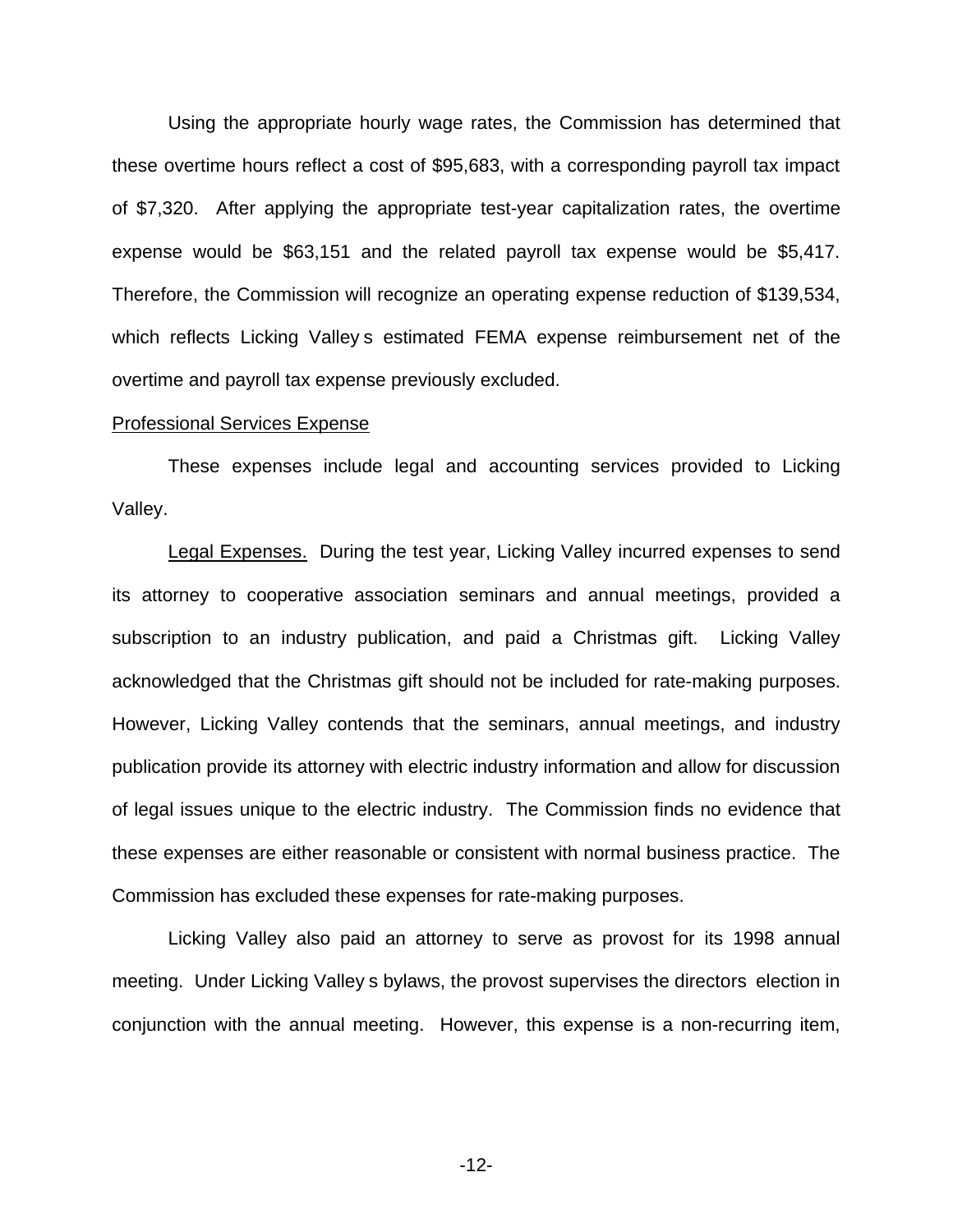since the scheduled directors election occurs only once every three years. Therefore, the Commission has also excluded this expense for rate-making purposes.

Accounting Expenses. Licking Valley retained professional accounting services to assist it with the implementation of functional accounting procedures. Licking Valley has indicated that this expense should not be of a recurring nature. Therefore, the Commission has excluded this expense for rate-making purposes.

The Commission has reduced Licking Valley s operating expenses by \$2,221, which reflects the exclusion of legal and accounting professional services expense discussed above.

### Directors Fees and Expenses

During the test year Licking Valley paid its eight directors fees and expenses totaling \$49,403. The AG proposed to reduce these expenses by \$726, to remove Christmas gifts paid to the directors and the costs associated with a director attending the Congressional breakfast, which the AG contends is a lobbying activity.<sup>14</sup> Licking Valley agreed that the Christmas gifts should not be included for rate-making purposes. The Commission agrees with the AG and will exclude these items for rate-making purposes. In addition, after reviewing all of the fees and expenses, the Commission finds that a further reduction of \$5,662 should be made for the following items:

NRECA, KAEC, and East Kentucky Annual Meetings.<sup>15</sup> Licking Valley paid the expenses for several of its directors to attend these annual meetings. In previous

<sup>&</sup>lt;sup>14</sup> Brown Kinloch Direct Testimony, at 16.

<sup>&</sup>lt;sup>15</sup> National Rural Electric Cooperatives Association (NRECA) and Kentucky Association of Electric Cooperatives ( KAEC ).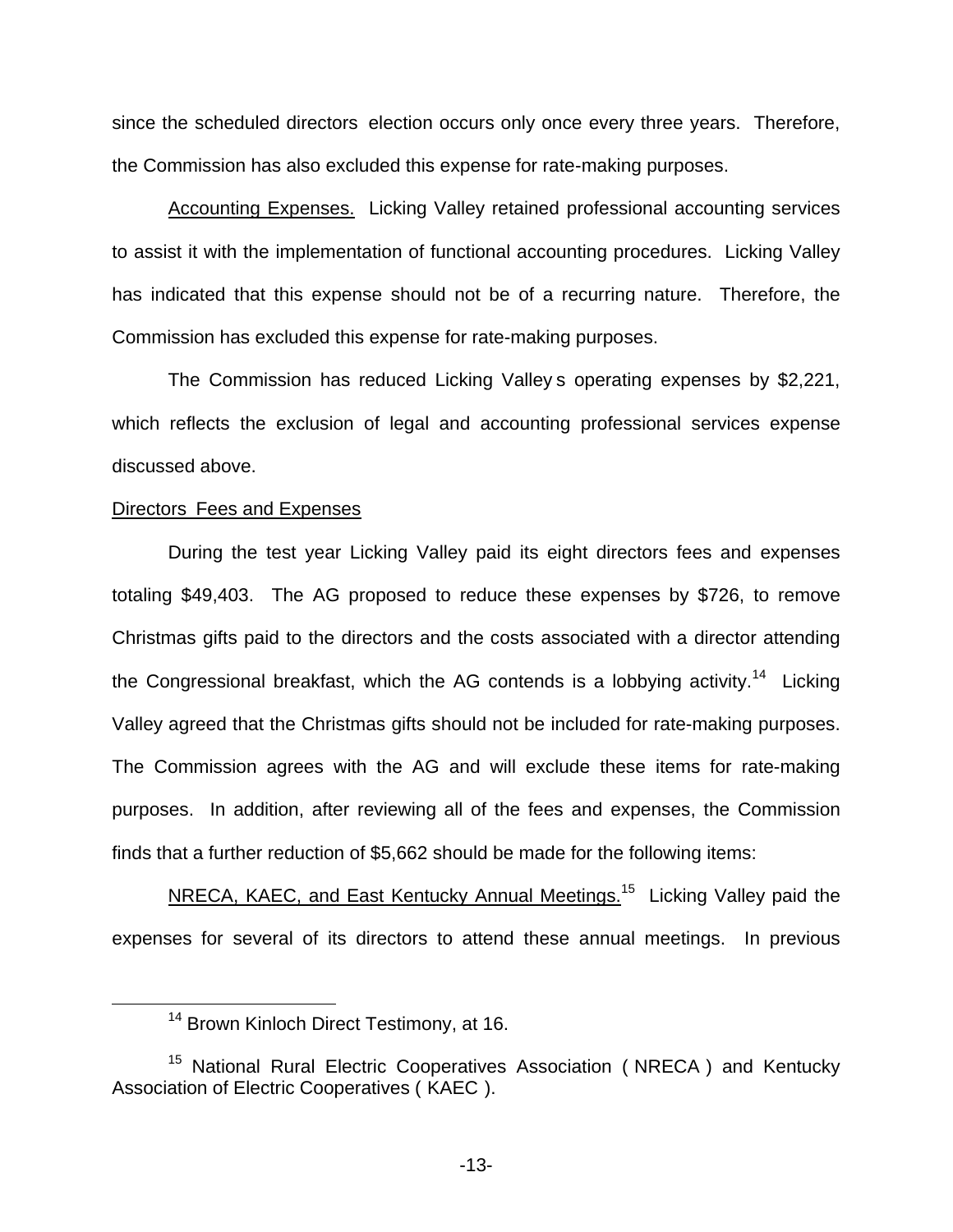cooperative rate cases, the Commission has found it to be excessive to include annual meeting expenses for directors who were not the designated delegate or alternate. In this case, Licking Valley has failed to persuade us that the attendance by these other directors is necessary and reasonable. Therefore, the Commission has reduced directors expenses by \$1,835.

Extra Per Diem for Secretary/Treasurer. Licking Valley s directors had adopted a policy where the Secretary/Treasurer is paid an additional monthly per diem for the time involved in carrying out official duties.<sup>16</sup> Licking Valley claimed it was necessary for the Secretary/Treasurer to be available during normal business hours to sign various legal documents and checks. The Commission finds that Licking Valley has not adequately demonstrated that this practice is necessary or reasonable. We will exclude \$3,600 from expenses for this item.

Director s Board Room Picture. During the test year, Licking Valley paid \$227 to have a director s picture taken and framed for its board room. The Commission finds that this expense is not of a recurring nature, and will exclude it for rate-making purposes.

### Pro Forma Adjustments Summary

The effect of the pro forma adjustments on Licking Valley s net income is as follows:

<sup>&</sup>lt;sup>16</sup> Exhibit 10 of the Application, page 3 of 15, Policy Number 108.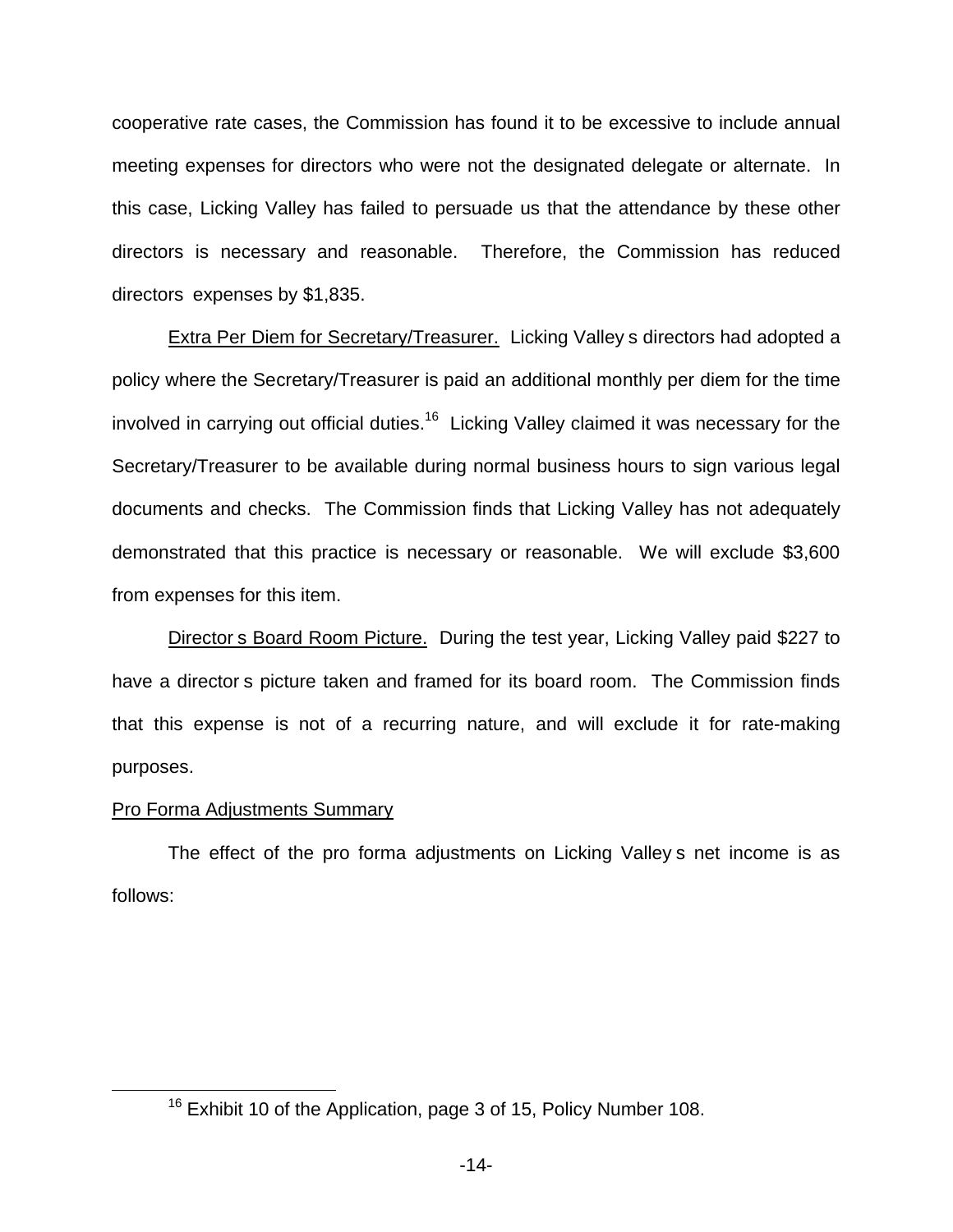|                             | Actual             | Pro Forma     | Adjusted           |
|-----------------------------|--------------------|---------------|--------------------|
|                             | <b>Test Period</b> | Adjustments   | <b>Test Period</b> |
| <b>Operating Revenues</b>   | \$12,693,111       | 690,397<br>\$ | \$13,383,508       |
| <b>Operating Expenses</b>   | 11,821,358         | 464,899       | 12,286,257         |
| <b>Net Operating Income</b> | 871,753            | 225,498       | 1,097,251          |
| Interest on Long-Term Debt  | 765,390            | 173,711       | 939,101            |
| Other Income and            |                    |               |                    |
| (Deductions)<br><b>Net</b>  | 17,907             | 36,845        | 54,752             |
| <b>NET INCOME</b>           | <u>124,270</u>     | 88,632        | 212,902            |

#### REVENUE REQUIREMENTS

### Revenue Increase

The actual rate of return earned on Licking Valley s net investment rate base established for the test year was 3.63 percent. Licking Valley requested rates that would result in a Times Interest Earned Ratio ( TIER ) excluding GTCCs of 2.00X and a rate of return of 7.61 percent on its proposed rate base of \$24,695,039.

Licking Valley s actual TIER excluding GTCCs for the test period was 1.16X. For the calendar years 1995 and 1996, it was 1.79X and 1.66X, respectively. After taking into consideration pro forma adjustments, Licking Valley would achieve a 1.23X TIER excluding GTCCs without an increase in revenues. Licking Valley s equity to total capitalization ratio is 38.31 percent based on the approved capital structure.

Revenue requirements calculated to produce a TIER excluding GTCCs of 2.00X should be approved. To achieve the 2.00X TIER, Licking Valley should be allowed to increase its annual revenues by \$727,526. This increase includes an additional \$1,330 to reflect the associated increase in Licking Valley s PSC Assessment. This additional revenue should produce net income of \$939,098, which should be sufficient to meet the requirements of servicing Licking Valley s mortgage debts.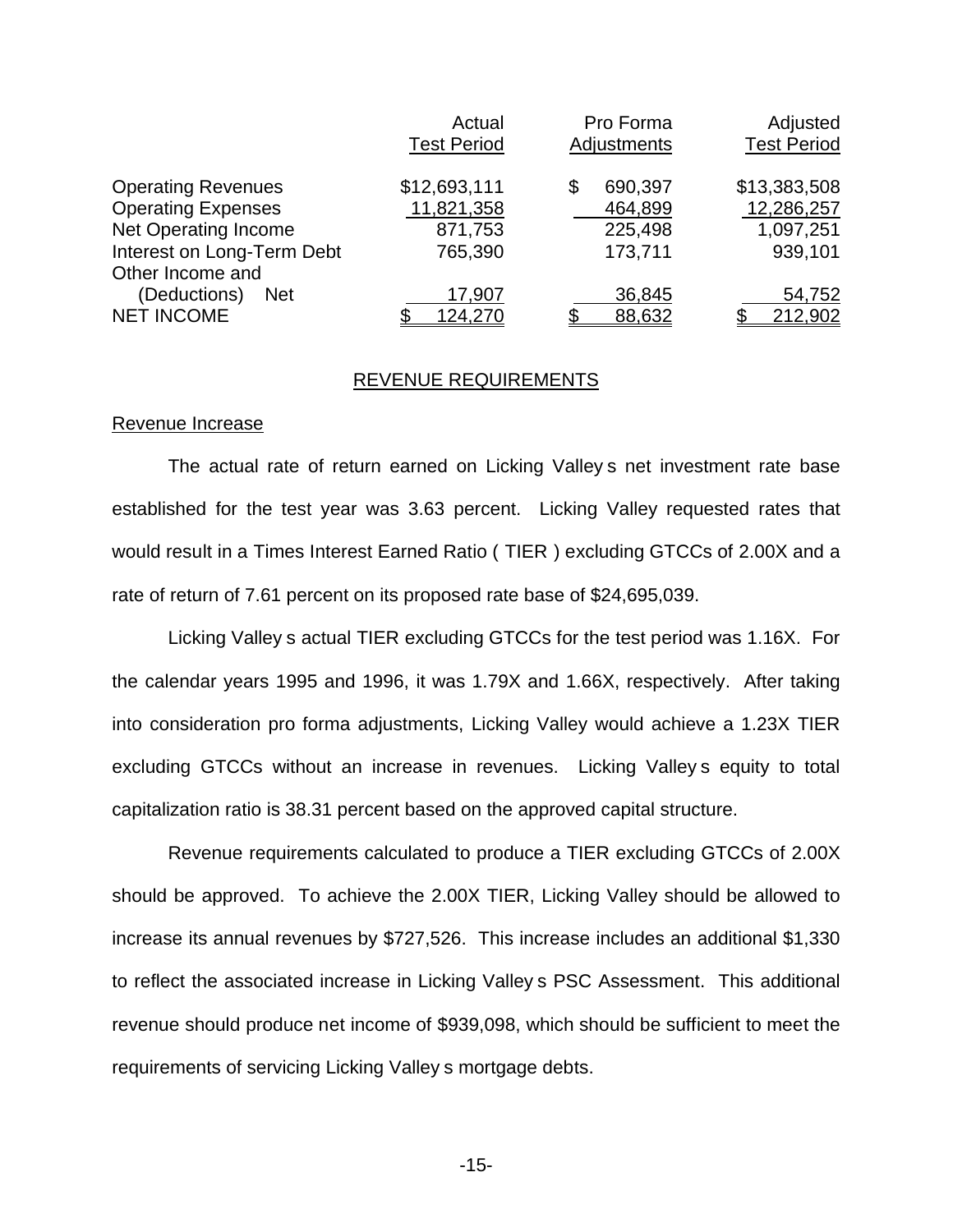#### PRICING AND TARIFF ISSUES

### Cost-of-Service Study

Licking Valley filed an allocated cost-of-service study using a model developed by East Kentucky. The purpose of this study is to determine the cost and revenue requirements for each rate class. Five schedules comprise this study. Schedule A contains the functionalization of the test-year plant investment. Schedule B is the functionalization of the normalized test-year results into categories that will allow the most appropriate classification of costs. Schedule C classifies the results derived in Schedule B into demand-related, energy-related, or customer-related components. Schedule D allocates the results from Schedule C and assigns those costs to each rate class. Finally, Schedule E compares the revenue from current rates with the cost to serve each rate class. In addition, Schedule E provides the change in revenue required to obtain a specific financial target.

The primary findings of the cost-of-service study are that the rates for Class A Residential, Farm, Small Community Halls, and Church Service, Class B Commercial and Small Power Service, Large Power Service, and Security Lights and/or Rural Lighting do not recover the cost to serve these rate classes. The rates for the Large Power Rate Class do provide revenue in excess of the cost to service this class.

According to the 1992 Electric Utility Cost Allocation Manual of the National Association of Regulatory Utility Commissioners ( NARUC Manual ), the Minimum-Intercept method $17$  yields the most accurate allocation to the customer component. The Minimum-Intercept method uses regression techniques to identify the portion of plant

<sup>&</sup>lt;sup>17</sup> Also referred to as the Y-Intercept method or Zero-Intercept method.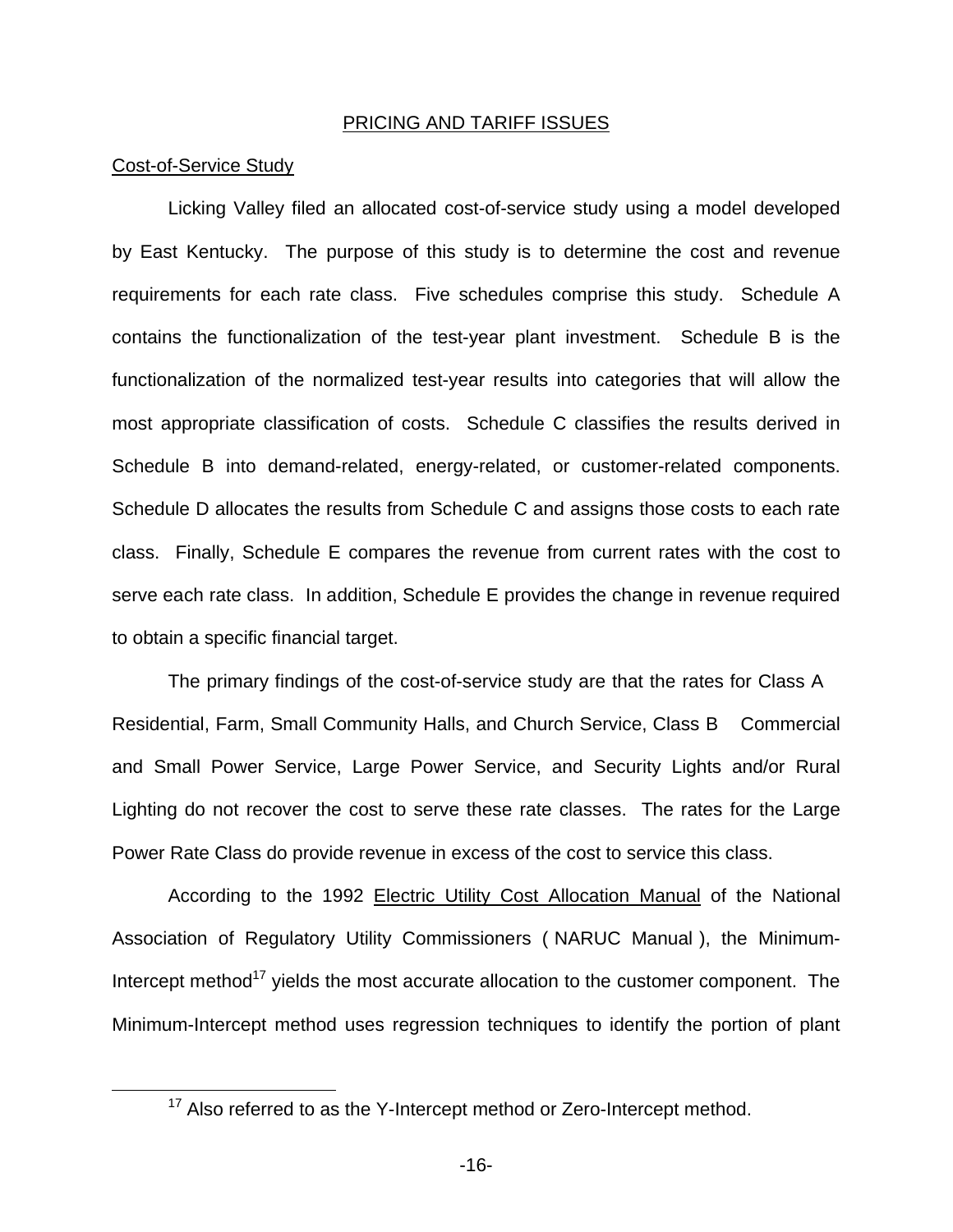related costs to a hypothetical no-load or zero-intercept situation.<sup>18</sup> Licking Valley s cost-of-service study did not use this method, but instead used what it referred to as the Minimum Investment method.<sup>19</sup> The NARUC Manual states that the use of the Minimum-Size or Minimum Investment method generally produces a larger customer component that the Minimum-Intercept method.<sup>20</sup>

Licking Valley stated that the Minimum-Intercept method was not used in its study because the regression line that was produced yielded a negative Y-intercept in two of the three equations. Since this was an unreasonable result, the method was abandoned and the Minimum Investment method used. $21$  The Minimum Investment method was then used to classify the costs for Poles and Conductors, Transformers, and Services in Schedule C. While the model results for Transformers yielded a positive Y-intercept under the Minimum-Intercept method, Licking Valley elected to use the Minimum Investment method. When asked the reason, Licking Valley stated that the Minimum Investment method was used for consistency, and contended that the Rsquared value was not reasonable.<sup>22</sup>

<sup>20</sup> NARUC Manual at 91 and 95.

 $21$  T.E., December 16, 1998, at 53-54. However, the NARUC Manual states that when an unreasonable result occurs using the Minimum-Intercept method, a review of the accounting data must be made and suspect data deleted. See NARUC Manual at 95. It appears that this procedure was not performed.

 $22$  T.E., December 16, 1998, at 60.

<sup>&</sup>lt;sup>18</sup> NARUC Manual at 92.

 $19$  T.E., December 16, 1998, at 53. The Minimum Investment method is consistent with the NARUC Manual s Minimum-Size method. See NARUC Manual at 90-91.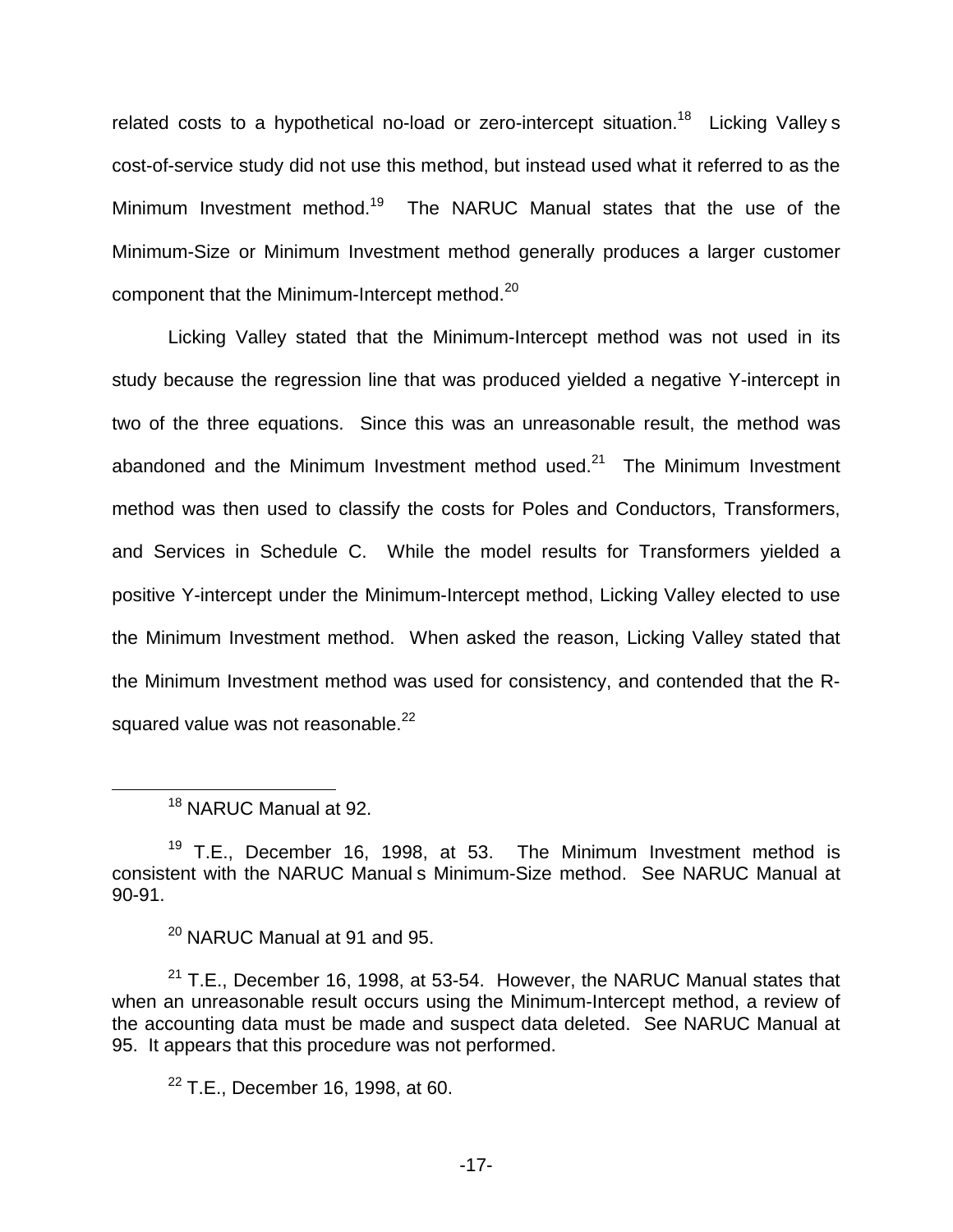The Commission finds that the Minimum Investment method used in Licking Valley s cost-of-service study is consistent with the NARUC Manual. While acknowledging that this method generally results in a larger customer component cost allocation than the Minimum-Intercept method, and thus higher customer charges, the Commission notes that the proposed customer charges for Licking Valley are the subject of a proposed settlement agreement in this proceeding. Therefore, the Commission finds that Licking Valley s cost-of-service study is acceptable.

### Customer Charges

Reflecting the results of its cost-of-service study, Licking Valley proposed to increase the customer charge for Schedule A Residential, Farm, Small Community Halls, and Church Service, and Schedule B Commercial and Small Power Service. The AG disagreed with the proposed customer charges, contending that they were too high, even after considering the fact that Licking Valley s proposed charges were lower than the charges calculated in the cost-of-service study.<sup>23</sup> At the December 16, 1998 public hearing, Licking Valley and the AG filed a settlement agreement, which included the customer charges. The Commission finds that the charges proposed in the settlement agreements are reasonable and should be accepted. Appendix B contains a comparison of Licking Valley s present customer charges, its proposed customer charges, and the customer charges contained in the settlement agreements.

<sup>&</sup>lt;sup>23</sup> Brown Kinloch Direct Testimony at 6-7.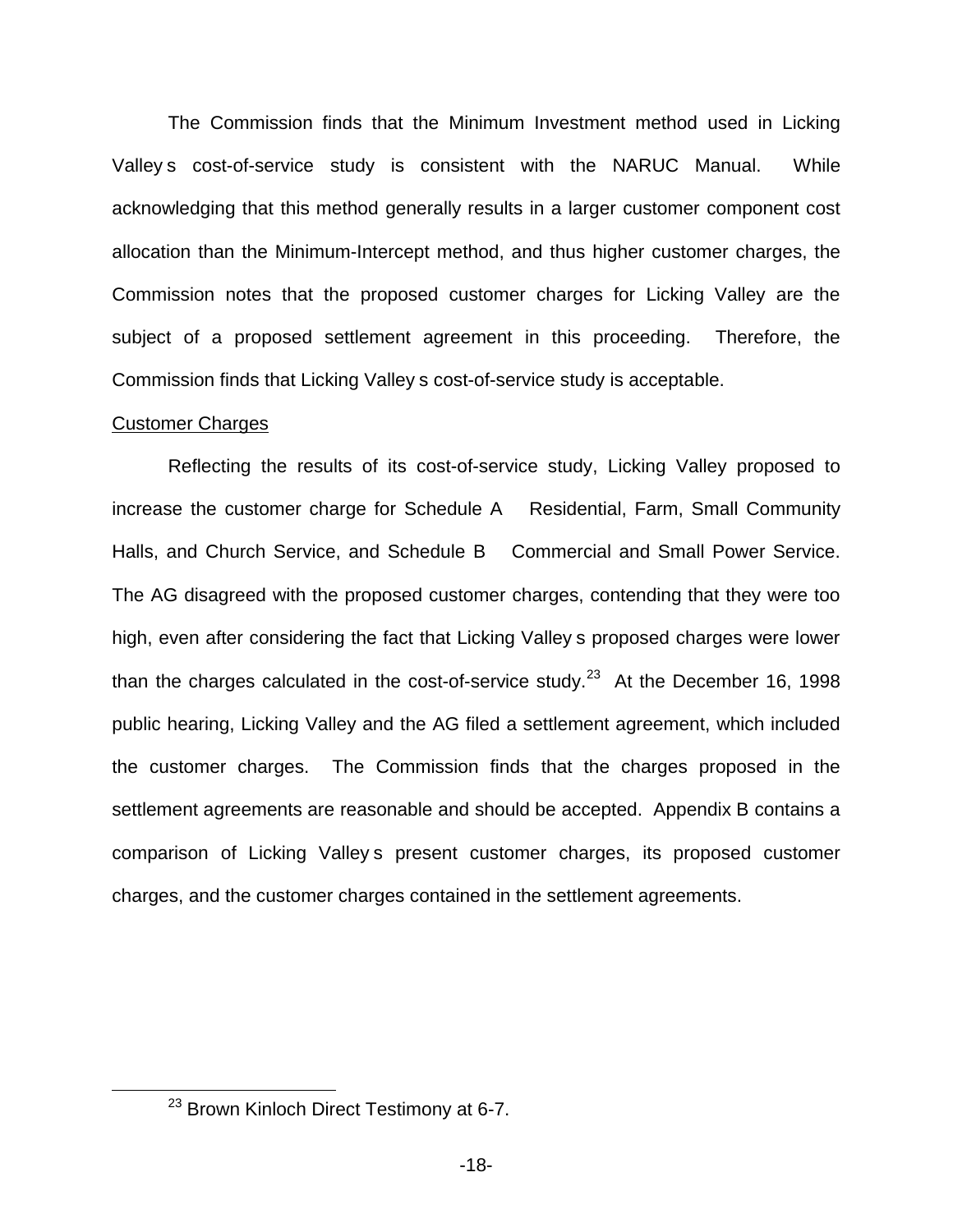## Cable TV Attachment Fees, Returned Check, Collection and Reconnect-Disconnect **Charges**

Licking Valley proposed to increase its charges for these services based on costs associated with providing the services. Subsequent filings by the AG and KCTA proposed lower charges. At the December 16, 1998 public hearing, Licking Valley, the AG, and KCTA filed proposed settlement agreements for all of these charges. The Commission finds that the charges proposed in the settlements are reasonable and should be accepted. Appendix B contains a comparison of Licking Valley s current charges for these services, its proposed charges, and the charges contained in the settlement agreements.

### OTHER ISSUES

### Depreciation Study

Licking Valley indicated that it had never performed a detailed depreciation study. It also indicated that it had not performed any limited-scope reviews of its depreciation rates since 1983. Most of the cooperatives that the Commission regulates have periodically performed depreciation studies to determine that the depreciation rates in use are adequate and reasonable. The Commission finds that Licking Valley should perform a detailed depreciation study, completing the study within three years of the date of this Order or the filing of its next rate case, whichever event occurs first. Licking Valley should also file a copy of the completed study with the Commission at the time of its adoption.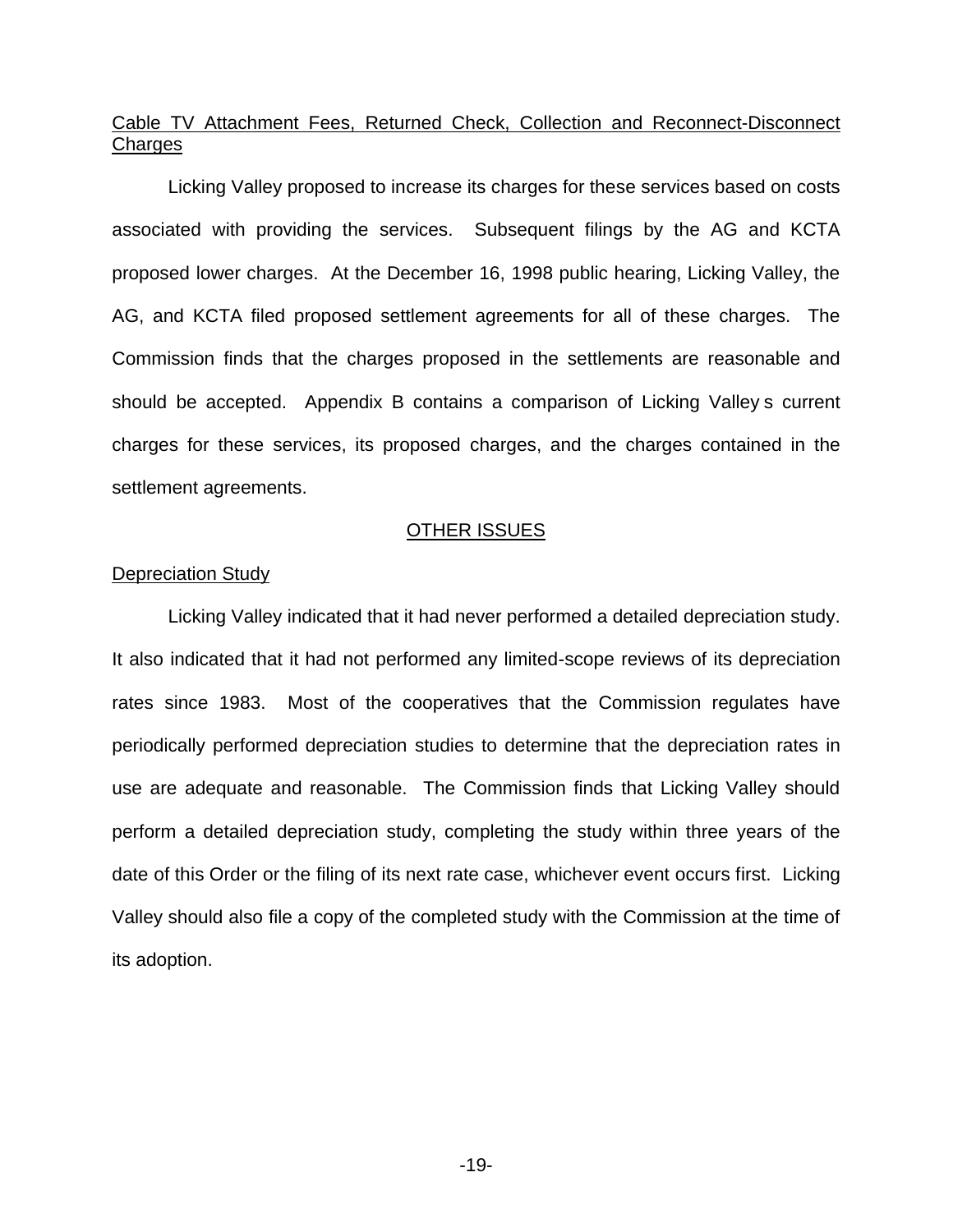### Equity Management Plan

Licking Valley had originally indicated that it did not have an equity management plan, but later indicated that one had been adopted in 1993. $24$  However, the policy adopted in 1993 only addressed how Licking Valley would allocate and pay capital credits. Licking Valley has never paid any of its capital credits to members. In addition, Licking Valley s bylaws appear to contain restrictions concerning the circumstances under which capital credits can be paid to members. $25$  Licking Valley has indicated that it needed to review and update its bylaws concerning the payment of capital credits. Licking Valley also indicated that it will contact the National Rural Utilities Cooperative Finance Corporation ( CFC ) for assistance in developing a new equity management plan, but had no timetable established to do so.<sup>26</sup>

The Commission has encouraged the development of comprehensive equity management plans in order to promote the financial stability of the cooperatives. Such plans address appropriate equity levels, targeted earnings levels, the overall management of the cooperative s equity, and the payment of member capital credits. The Commission finds that Licking Valley should seek the assistance of CFC and develop a comprehensive equity management plan within three years of the date of this Order or by the filing of its next rate case, whichever event occurs first. Licking Valley should inform the Commission of its progress by including a report on the status of the

 $24$  Response to the Commission s June 23, 1998 Order, Item 15 and Response to the Commission s September 2, 1998 Order, Item 32.

 $25$  Exhibit 7 of the Application, Article VIII.

 $26$  Response to the Commission s October 1, 1998 Order, Item 16 and T.E., December 16, 1998, at 20.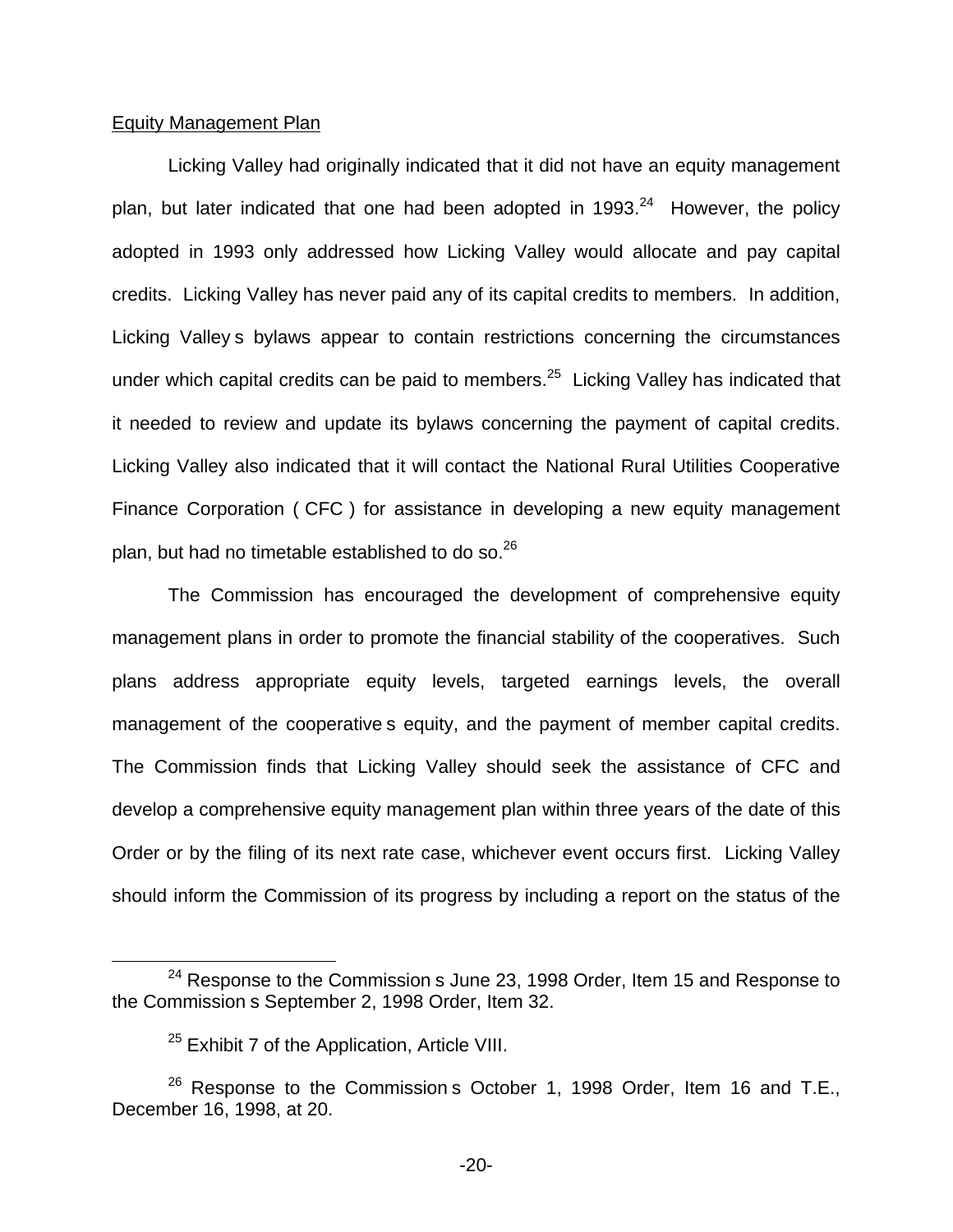plan s development along with its annual report filed with the Commission. Upon the adoption of the equity management plan, Licking Valley should file a copy of the plan with the Commission. It is possible that the new equity management plan could require changes in Licking Valley s bylaws. Licking Valley should consider this possibility as it proceeds with a review of its bylaw provisions concerning capital credits.

#### Director Terms

Licking Valley currently elects all eight of its directors in the same year to threeyear terms. The Commission has observed that, for most cooperatives, the directors elections are staggered, so that the possibility of a significant turnover, and loss of cooperative experience, does not occur. The retention of such experience is important to cooperatives, especially in light of the continuing debate over electric industry restructuring. The Commission encourages Licking Valley to review this practice; any changes made will be reviewed as part of its next rate case.

### Payments to Retired Directors

In 1987, Licking Valley adopted a policy which provides retiring directors with 25 years or more of service a one-time payment based on a formula of life expectancy and the monthly per diem being paid at the time of retirement. In 1995 and 1996, Licking Valley made payments to retiring directors of \$26,912 and \$38,952, respectively.<sup>27</sup> Licking Valley stated that the board of directors elected to compensate retiring directors in this manner since neither health nor life insurance coverage was provided to the directors.

 $27$  Response to the Commission s September 2, 1998 Order, Item 29.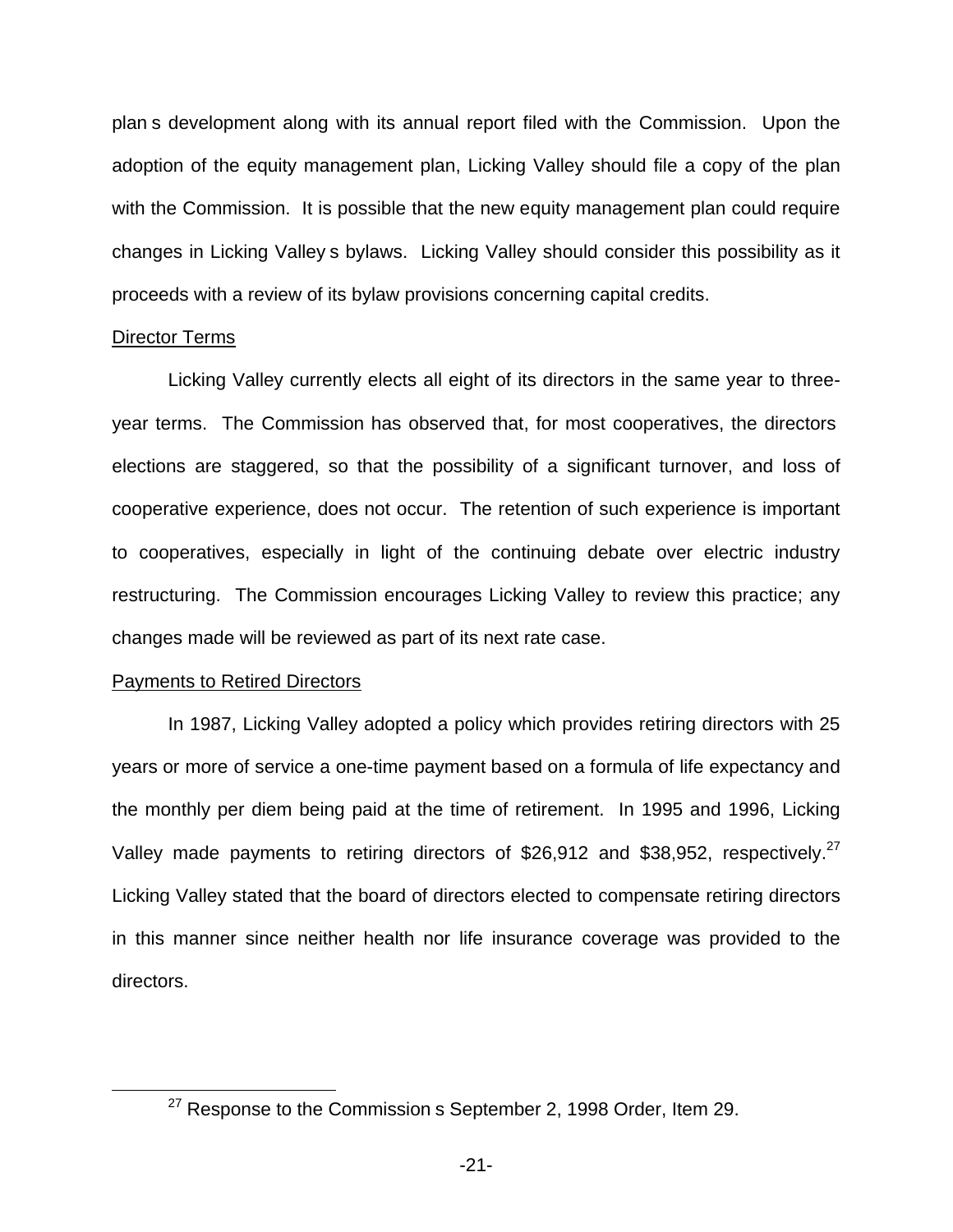The Commission puts Licking Valley on notice that the payment of health or life insurance for directors has been disallowed in prior cases and had this payment of retirement benefits occurred during the test year it would have similarly been disallowed. The Commission is concerned that Licking Valley s board of directors has provided itself with such a generous benefit without the approval of its membership. In addition, Licking Valley expensed this payment in the year paid, rather than setting up an accrual to lessen the impact on its financial condition in the year paid.

The Commission finds that Licking Valley should inform its membership about the cost of this retirement benefit and the fact that the Commission does not allow this cost to be recovered in electric rates. In addition, Licking Valley should establish a policy of accruing some portion of the expected retirement payment at least three years prior to the completion of the director  $s$  25<sup>th</sup> year.

#### SUMMARY

The Commission, after consideration of the evidence of record and being otherwise sufficiently advised, finds that:

1. The settlement agreements filed in this case between Licking Valley and the AG, and Licking Valley and KCTA are reasonable and should be adopted.

2. The rates set forth in Appendix A are the fair, just, and reasonable rates for Licking Valley to charge for service rendered on and after the date of this Order.

3. The rate of return and TIER granted herein are fair, just, and reasonable and will provide for Licking Valley s financial obligations.

4. The rates proposed by Licking Valley would produce revenue in excess of that found reasonable herein and should be denied.

-22-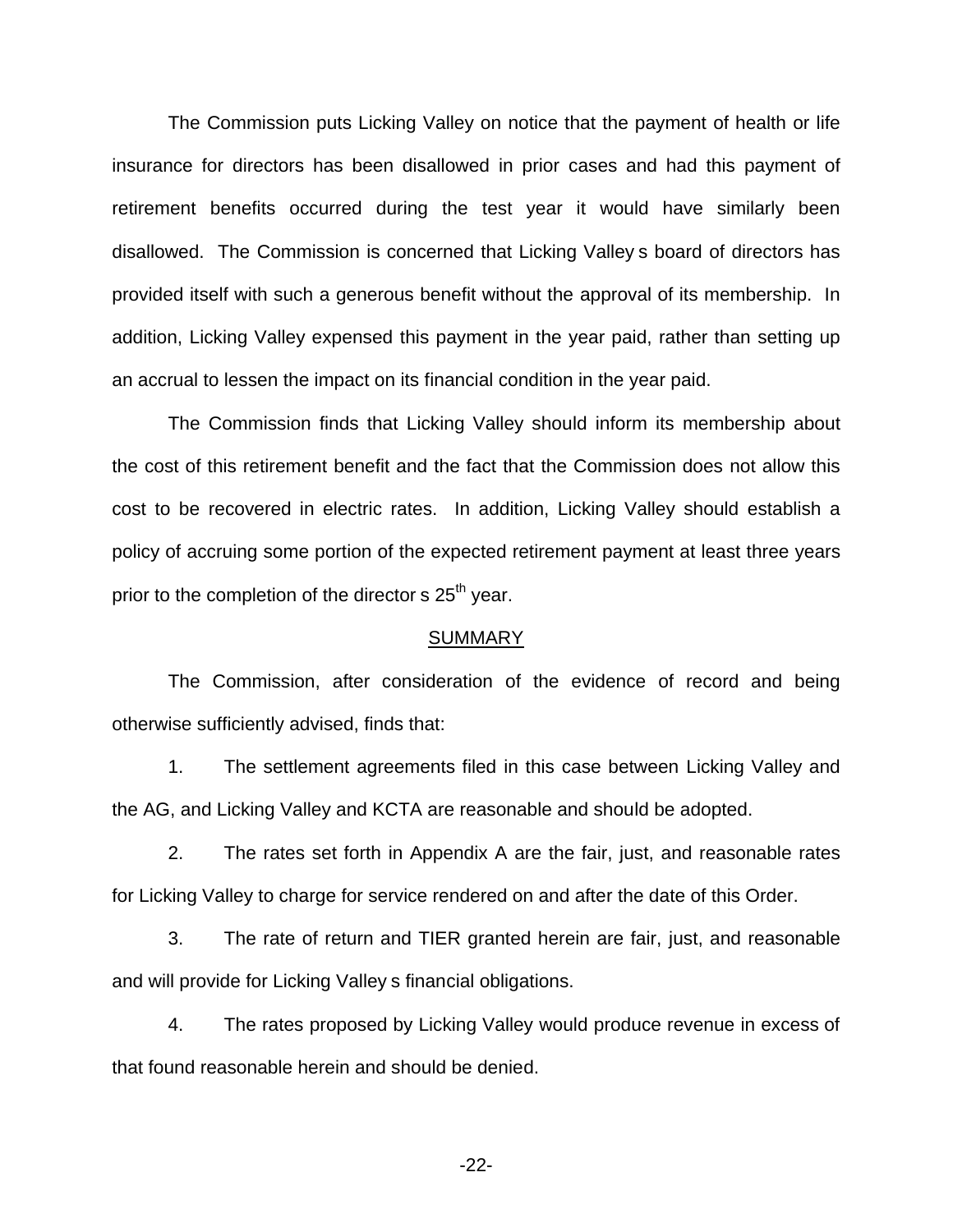### IT IS THEREFORE ORDERED that:

1. The rates in Appendix A are approved for service rendered by Licking Valley on and after the date of this Order.

2. The rates proposed by Licking Valley are denied.

3. The settlement agreements referred to in Finding No. 1 are adopted.

4. Pursuant to Licking Valley s commitments as set forth in the settlement agreements, Licking Valley shall file within 14 days of this Order its revised tariff sheets setting out the rates approved herein.

5. Within three years from the date of this Order, or the filing of Licking Valley s next rate case, whichever occurs first, Licking Valley shall perform a detailed depreciation study. Licking Valley shall file a copy of the depreciation study with the Commission upon its adoption.

6. Within three years from the date of this Order, or the filing of Licking Valley s next rate case, whichever occurs first, Licking Valley shall develop a comprehensive equity management plan. Licking Valley shall inform the Commission of its progress on the plan by including a status report with its annual report to the Commission and a copy of the plan shall be filed upon its adoption.

-23-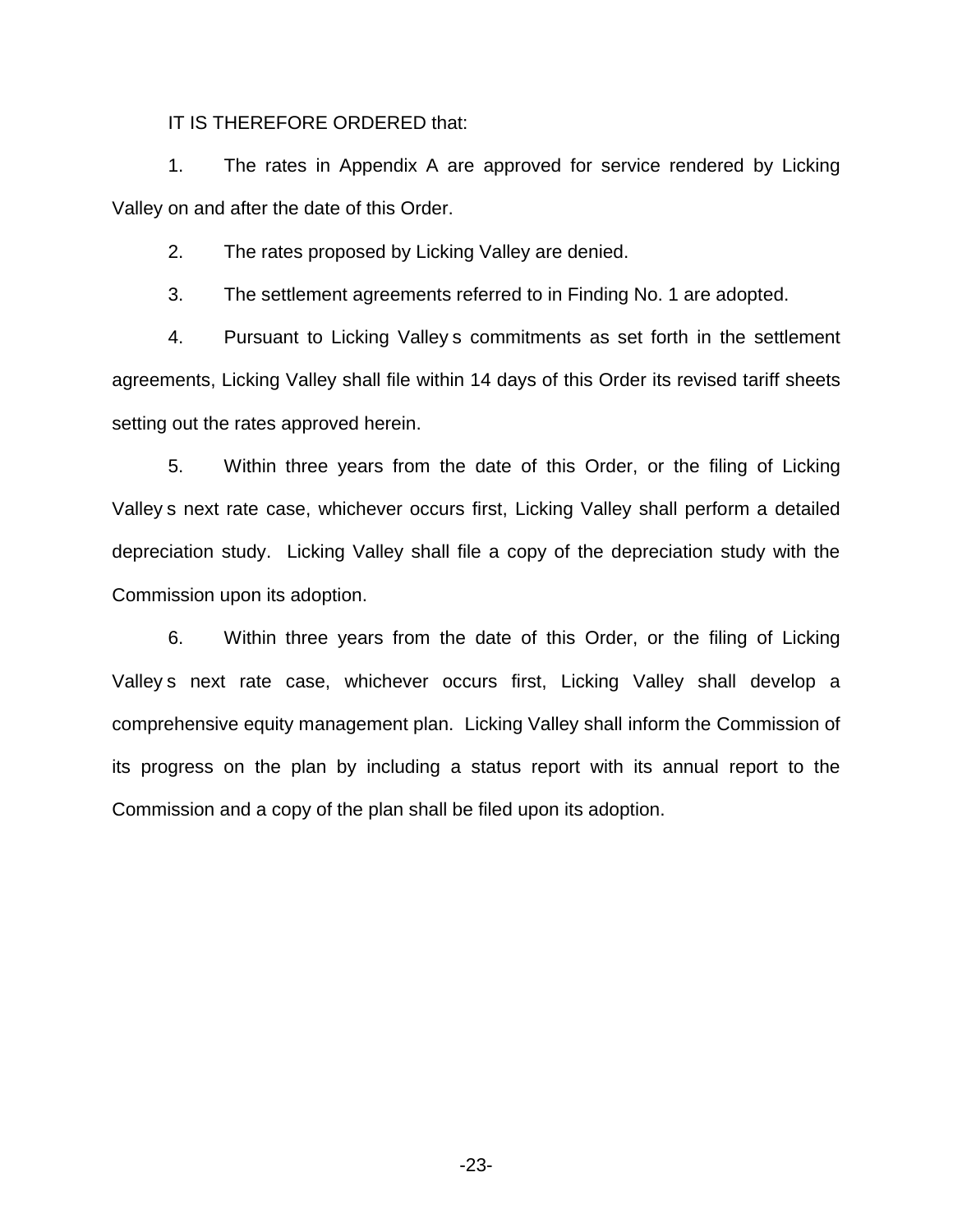Done at Frankfort, Kentucky, this 16<sup>th</sup> day of February, 1999.

By the Commission

ATTEST:

Executive Director

\_\_\_\_\_\_\_\_\_\_\_\_\_\_\_\_\_\_\_\_\_\_\_\_\_\_\_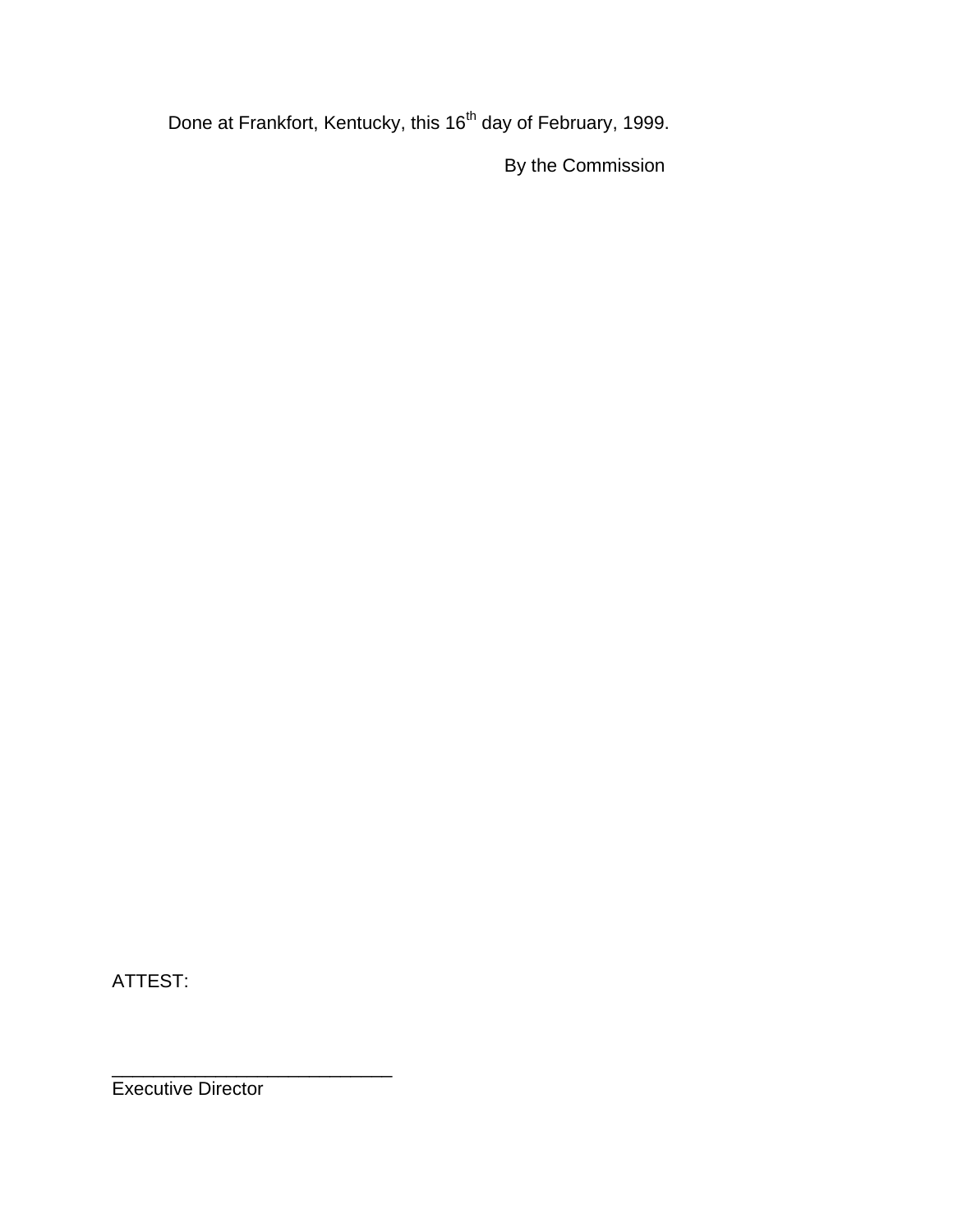### APPENDIX A

### APPENDIX TO AN ORDER OF THE KENTUCKY PUBLIC SERVICE COMMISSION IN CASE NO. 98-321 DATED FEBRUARY 16, 1999

The following rates and charges are prescribed for the customers in the area served by Licking Valley Rural Electric Cooperative Corporation. All other rates and charges not specifically mentioned herein shall remain the same as those in effect under authority of this Commission prior to the effective date of this Order.

### SCHEDULE A RESIDENTIAL, FARM, SMALL COMMUNITY HALLS AND CHURCH SERVICE

Monthly Rate:

Customer Charge  $$7.00$ 

Energy Charge **\$0.057138 Per KWH** 

### SCHEDULE B COMMERCIAL AND SMALL POWER SERVICE

Monthly Rate:

Customer Charge **\$14.50** 

Energy Charge  $$0.057073$  Per KWH

## SCHEDULE LP LARGE POWER SERVICE

Monthly Rate:

Demand Charge **\$6.51** Energy Charge **\$0.042458** 

### SCHEDULE SL SECURITY LIGHTS AND/OR RURAL LIGHTING

### Monthly Rate:

Service for the unit will be unmetered and will be a 175 watt mercury vapor type at \$6.36 each, per month.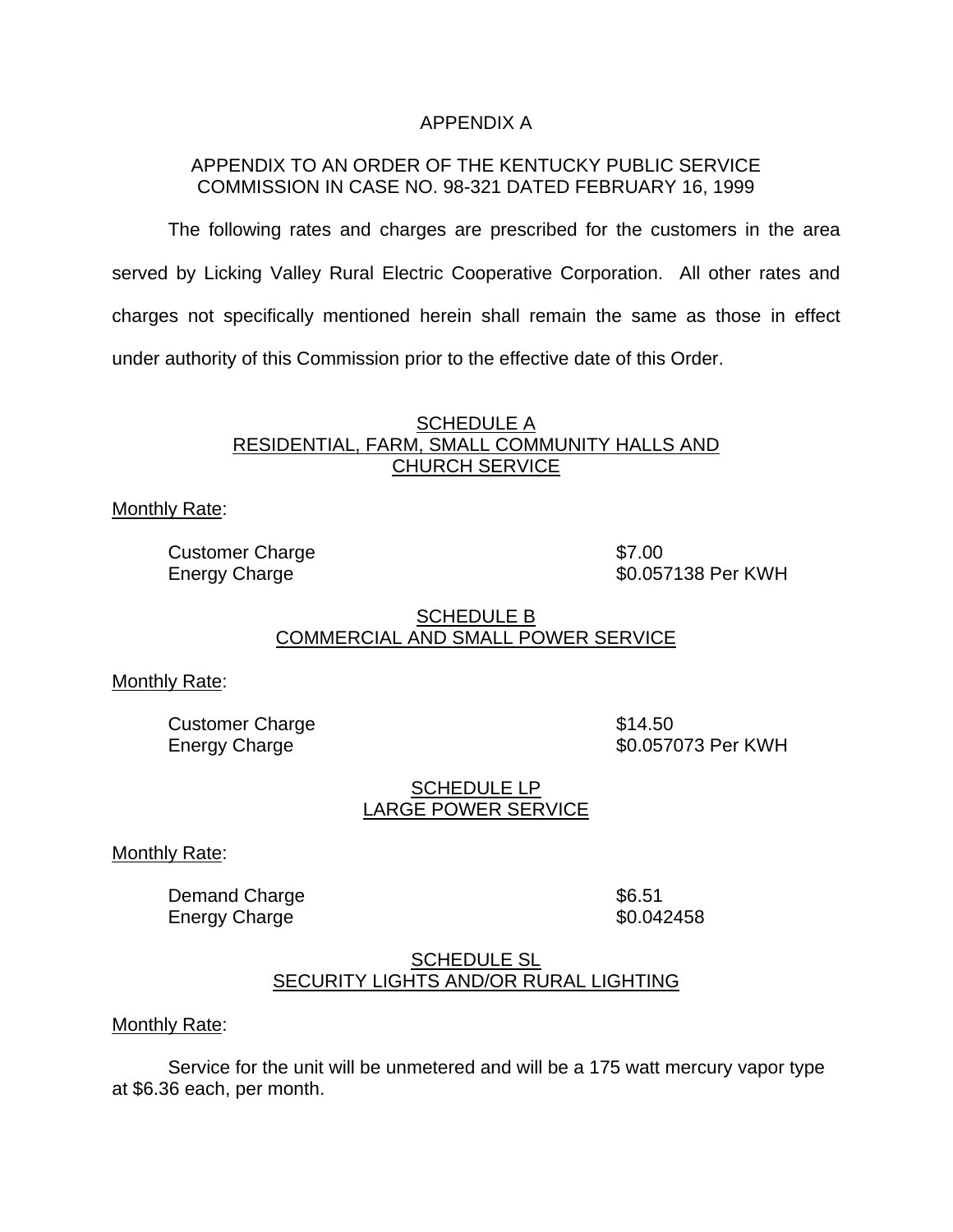# NON-RECURRING CHARGES

# Rates:

| <b>Return Check</b>                 | S | 13.00 |
|-------------------------------------|---|-------|
| Meter Reading                       |   | 24.00 |
| Collection                          |   | 24.00 |
| <b>Meter Resetting Charge</b>       |   | 24.00 |
| <b>Reconnection and Name Change</b> |   | 24.00 |
| Meter Reading Charge                |   | 24.00 |
| Overtime                            |   | 48.00 |

# CATV ATTACHMENTS

# Annual Rates:

| 2 Party Attachments         | 4.01 |
|-----------------------------|------|
| 3 Party Attachments         | 3.85 |
| Anchor Attachments, 2 Party | 3.84 |
| Anchor Attachments, 3 Party | 2.53 |
| Ground Attachments, 2 Party | .30  |
| Ground Attachments, 3 Party | .19  |